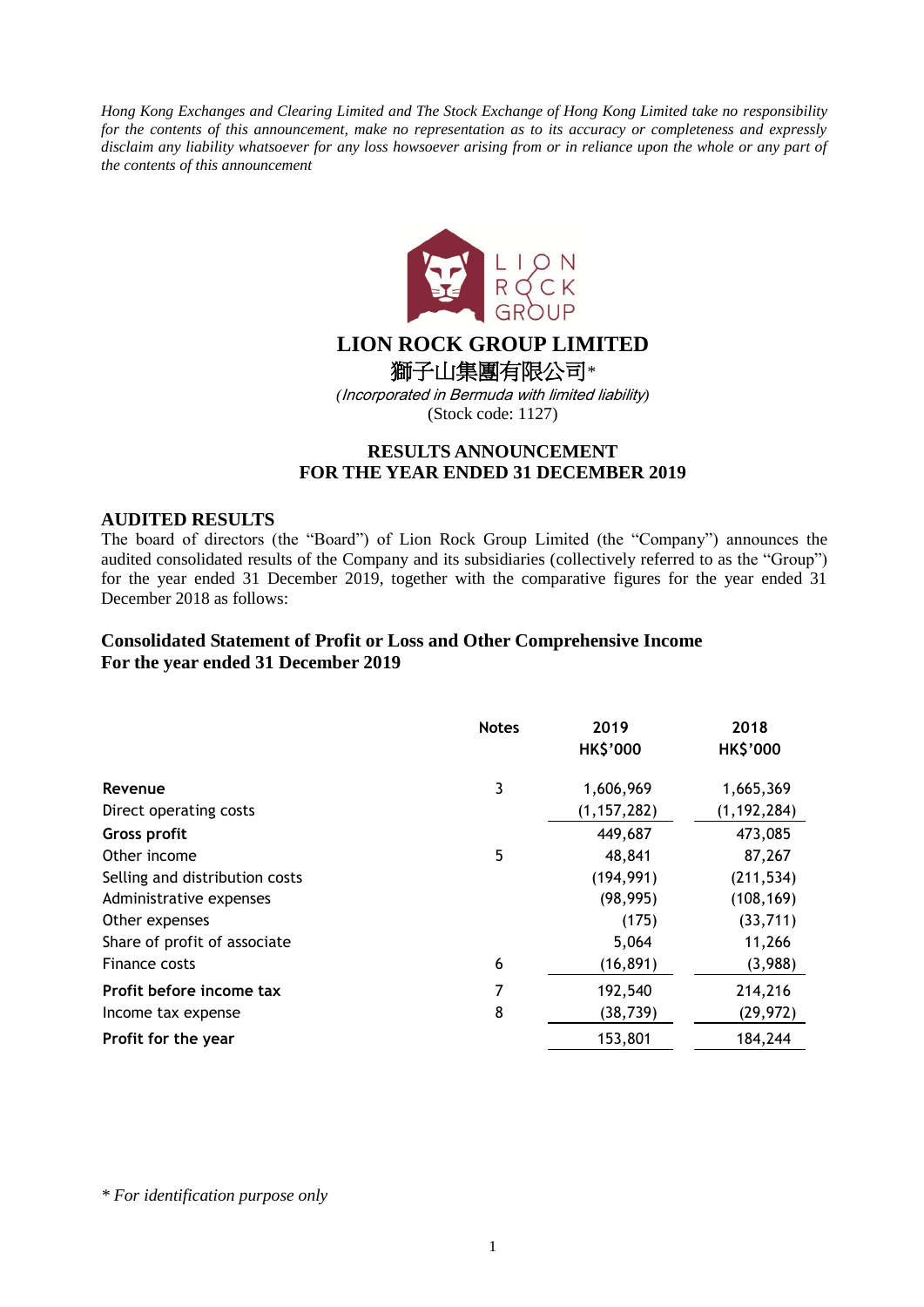# **Consolidated Statement of Profit or Loss and Other Comprehensive Income For the year ended 31 December 2019 (Continued)**

|                                                                       | <b>Notes</b> | 2019<br><b>HK\$'000</b> | 2018<br><b>HK\$'000</b> |
|-----------------------------------------------------------------------|--------------|-------------------------|-------------------------|
| Other comprehensive income                                            |              |                         |                         |
| Item that will not be reclassified subsequently to<br>profit or loss: |              |                         |                         |
| Loss in fair value of equity instruments at fair value                |              |                         |                         |
| through other comprehensive income                                    |              |                         | (12, 551)               |
| Items that may be reclassified subsequently to<br>profit or loss:     |              |                         |                         |
| Exchange loss on translation of financial statements                  |              |                         |                         |
| of foreign operations                                                 |              | (11, 102)               | (29, 411)               |
| Exchange reserve released upon                                        |              |                         |                         |
| deregistration/disposal of a subsidiary                               |              |                         | (28, 311)               |
| Share of other comprehensive income of associate                      |              | (4, 142)                | (3,806)                 |
| Other comprehensive income for the year, net of                       |              |                         |                         |
| tax                                                                   |              | (15, 244)               | (74, 079)               |
| Total comprehensive income for the year                               |              | 138,557                 | 110,165                 |
| Profit for the year attributable to:                                  |              |                         |                         |
| Owners of the Company                                                 |              | 138,801                 | 169,395                 |
| Non-controlling interests                                             |              | 15,000                  | 14,849                  |
|                                                                       |              | 153,801                 | 184,244                 |
| Total comprehensive income attributable to:                           |              |                         |                         |
| Owners of the Company                                                 |              | 126,714                 | 105,733                 |
| Non-controlling interests                                             |              | 11,843                  | 4,432                   |
|                                                                       |              | 138,557                 | 110,165                 |
|                                                                       |              |                         |                         |
| Earnings per share for profit attributable to                         |              |                         |                         |
| owners of the Company during the year                                 | 10           |                         |                         |
| <b>Basic</b>                                                          |              | <b>HK18.03 cents</b>    | <b>HK22.00 cents</b>    |
| Diluted                                                               |              | N/A                     | N/A                     |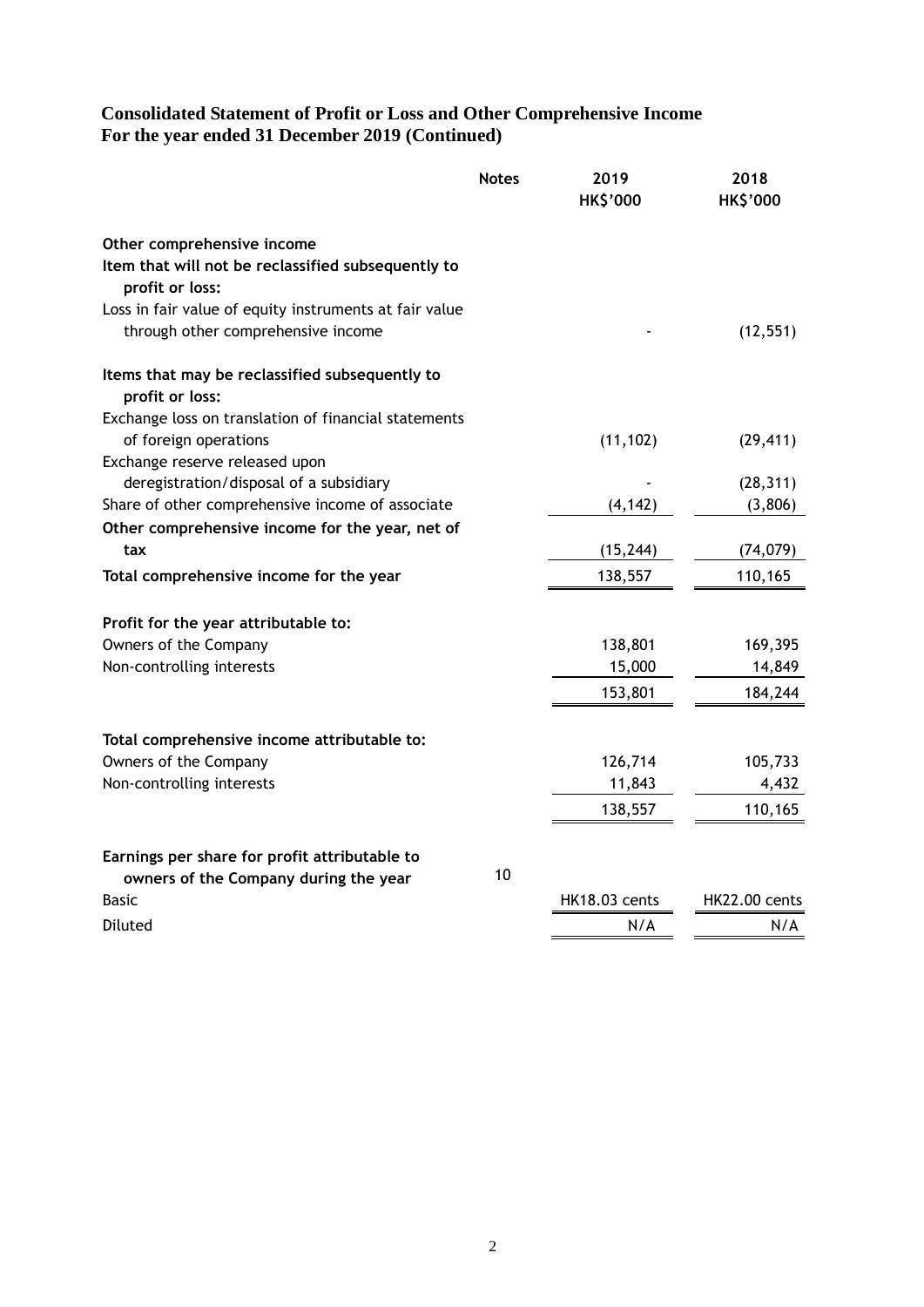# **Consolidated Statement of Financial Position**

**As at 31 December 2019**

|                                                                            | <b>Notes</b> | 2019<br><b>HK\$'000</b> | 2018<br><b>HK\$'000</b> |
|----------------------------------------------------------------------------|--------------|-------------------------|-------------------------|
| <b>ASSETS AND LIABILITIES</b>                                              |              |                         |                         |
| Non-current assets                                                         |              |                         |                         |
| Property, plant and equipment                                              | 11           | 198,591                 | 143,369                 |
| Deposits for acquisition of property, plant and equipment                  |              | 1,034                   | 39,645                  |
| Right-of-use assets<br>Intangible assets                                   | 12<br>13     | 85,976<br>175,181       | 180,952                 |
| Interest in associate                                                      | 14           | 67,215                  | 56,168                  |
| Loan to associate                                                          | 14           |                         | 53,600                  |
| Lease receivables                                                          |              | 1,220                   |                         |
| Other non-current assets<br>Deferred tax assets                            |              |                         | 2,804                   |
|                                                                            |              | 28,337                  | 34,332                  |
|                                                                            |              | 557,554                 | 510,870                 |
| <b>Current assets</b>                                                      |              |                         |                         |
| Inventories                                                                | 15           | 174,591                 | 179,818                 |
| Trade and other receivables and deposits                                   | 16           | 468,034                 | 533,956                 |
| Financial assets at fair value through profit or loss<br>Loan to associate | 17<br>14     | 53,390                  | 673                     |
| Lease receivable                                                           |              | 3,559                   |                         |
| Pledged deposit                                                            |              | 5,650                   | 5,808                   |
| Cash and bank balances                                                     |              | 495,707                 | 508,321                 |
|                                                                            |              | 1,200,931               | 1,228,576               |
| <b>Current liabilities</b>                                                 |              |                         |                         |
| Trade and other payables                                                   | 18           | 197,621                 | 234,498                 |
| <b>Bank borrowings</b>                                                     | 19           | 214,775                 | 286,040                 |
| Finance lease liabilities                                                  |              |                         | 605                     |
| Lease liabilities                                                          | 20           | 29,064                  |                         |
| Provisions<br>Financial liabilities at fair value through profit or loss   | 17           | 22,286<br>47            | 20,917                  |
| Provision for taxation                                                     |              | 23,463                  | 9,265                   |
|                                                                            |              | 487,256                 | 551,325                 |
| Net current assets                                                         |              | 713,675                 | 677,251                 |
| Total assets less current liabilities                                      |              | 1,271,229               | 1,188,121               |
|                                                                            |              |                         |                         |
| Non-current liabilities<br>Financial liabilities arising from put option   |              | 14,977                  | 14,588                  |
| Provisions                                                                 |              | 1,831                   | 3,759                   |
| Finance lease liabilities                                                  |              |                         | 1,935                   |
| Lease liabilities                                                          | 20           | 68,188                  |                         |
| Deferred tax liabilities                                                   |              | 9,303                   | 5,771                   |
|                                                                            |              | 94,299                  | 26,053                  |
| Net assets                                                                 |              | 1,176,930               | 1,162,068               |
| <b>EQUITY</b>                                                              |              |                         |                         |
| Share capital                                                              |              | 7,700                   | 7,700                   |
| Reserves                                                                   |              | 1,073,788               | 1,036,738               |
| Equity attributable to owners of the Company                               |              | 1,081,488               | 1,044,438               |
| Non-controlling interests                                                  |              | 95,442                  | 117,630                 |
| <b>Total equity</b>                                                        |              | 1,176,930               | 1,162,068               |
|                                                                            |              |                         |                         |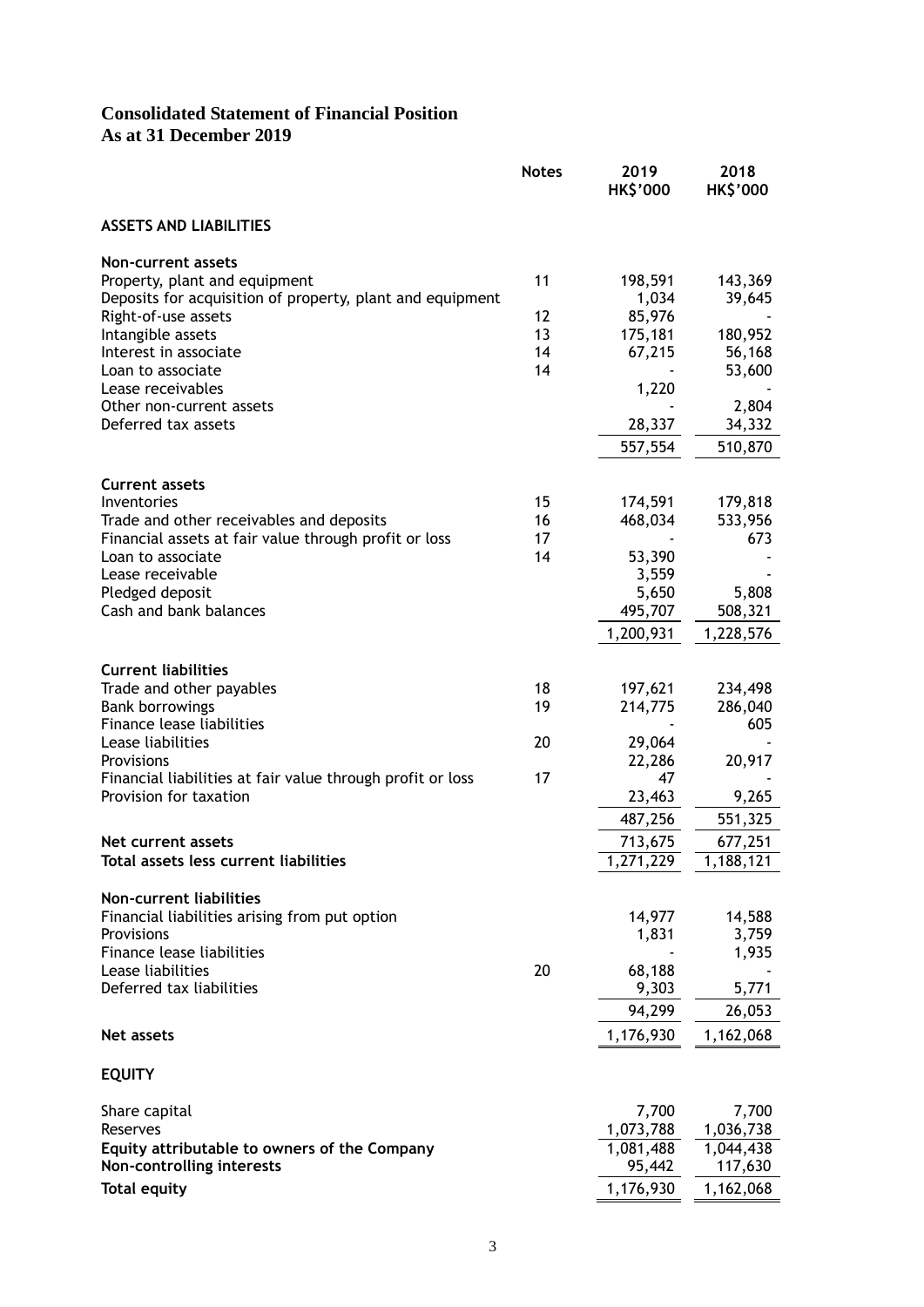#### **Consolidated Statement of Changes in Equity For the year ended 31 December 2019**

|                                                                                                 |                                     |                                           |                                        |                                              |                                           |                                           |                                         |                                         |                                    |                                                        |                                                        |                                                  |                                                |                                 | Non-<br>controlling<br>interests | <b>Total</b><br>equity |
|-------------------------------------------------------------------------------------------------|-------------------------------------|-------------------------------------------|----------------------------------------|----------------------------------------------|-------------------------------------------|-------------------------------------------|-----------------------------------------|-----------------------------------------|------------------------------------|--------------------------------------------------------|--------------------------------------------------------|--------------------------------------------------|------------------------------------------------|---------------------------------|----------------------------------|------------------------|
|                                                                                                 |                                     |                                           |                                        |                                              |                                           |                                           | Attributable to owners of the Company   |                                         |                                    |                                                        |                                                        |                                                  |                                                |                                 |                                  |                        |
|                                                                                                 | Share<br>capital<br><b>HK\$'000</b> | <b>Share</b><br>premium<br><b>HKS'000</b> | Exchange<br>reserve<br><b>HK\$'000</b> | Merger<br>reserve<br><b>HKS'000</b>          | Contributed<br>surplus<br><b>HK\$'000</b> | <b>FVOCI</b><br>reserve<br><b>HKS'000</b> | Put option<br>reserve<br><b>HKS'000</b> | Statutory<br>reserve<br><b>HK\$'000</b> | Other<br>reserve<br><b>HKS'000</b> | Employee<br>compensation<br>reserve<br><b>HK\$'000</b> | Share<br>award<br>scheme<br>reserve<br><b>HK\$'000</b> | Proposed<br>final<br>dividend<br><b>HK\$'000</b> | <b>Retained</b><br>earnings<br><b>HK\$'000</b> | <b>Total</b><br><b>HK\$'000</b> | <b>HK\$'000</b>                  | <b>HK\$'000</b>        |
| Balance as at 1 January 2018                                                                    | 7,700                               | 173,078                                   |                                        | $(17,995)$ $(136,875)$                       | 310,125                                   | 5,100                                     | (13,906)                                | 737                                     | (18, 645)                          | 407                                                    | (5)                                                    | 50,050                                           | 627,018                                        | 986,789                         | 62,033                           | 1,048,822              |
| 2017 final dividend paid (Note 9)                                                               |                                     |                                           |                                        |                                              |                                           |                                           |                                         |                                         |                                    |                                                        |                                                        | (50,050)                                         |                                                | (50, 050)                       |                                  | (50,050)               |
| 2018 interim dividend paid (Note 9)                                                             |                                     |                                           |                                        |                                              |                                           |                                           |                                         |                                         |                                    |                                                        |                                                        |                                                  | (23, 100)                                      | (23, 100)                       |                                  | (23, 100)              |
| Deemed disposal of interests in a subsidiary                                                    |                                     |                                           |                                        |                                              |                                           |                                           |                                         |                                         | 28,062                             |                                                        |                                                        |                                                  |                                                | 28,062                          | 66,196                           | 94,258                 |
| Deemed acquisition of interests in a<br>subsidiary                                              |                                     |                                           |                                        |                                              |                                           |                                           |                                         |                                         | (2,996)                            |                                                        |                                                        |                                                  |                                                | (2,996)                         | 10,896                           | 7,900                  |
| Dividends paid to non-controlling interests                                                     |                                     |                                           |                                        |                                              |                                           |                                           |                                         |                                         |                                    |                                                        |                                                        |                                                  |                                                |                                 | (25, 927)                        | (25, 927)              |
| Release of FVOCI reserve as a result of<br>obtaining significant influence over the<br>investee |                                     |                                           |                                        |                                              |                                           | 7,451                                     |                                         |                                         |                                    |                                                        |                                                        |                                                  | (7, 451)                                       |                                 |                                  |                        |
| Call option cancelled                                                                           |                                     |                                           |                                        |                                              |                                           |                                           |                                         |                                         |                                    | (407)                                                  |                                                        |                                                  | 407                                            |                                 |                                  |                        |
|                                                                                                 |                                     |                                           |                                        |                                              |                                           |                                           |                                         |                                         |                                    |                                                        |                                                        |                                                  |                                                |                                 |                                  |                        |
| <b>Transactions with owners</b>                                                                 |                                     |                                           |                                        |                                              |                                           | 7,451                                     |                                         |                                         | 25,066                             | (407)                                                  |                                                        | (50, 050)                                        | (30, 144)                                      | (48, 084)                       | 51,165                           | 3,081                  |
| Profit for the year                                                                             |                                     |                                           |                                        |                                              |                                           |                                           |                                         |                                         |                                    |                                                        |                                                        |                                                  | 169,395                                        | 169,395                         | 14,849                           | 184,244                |
| Other comprehensive income<br>Currency translation                                              |                                     |                                           | (25,900)                               |                                              |                                           |                                           |                                         |                                         |                                    |                                                        |                                                        |                                                  |                                                | (25,900)                        | (3, 511)                         | (29, 411)              |
| Release upon de-registration of a subsidiary<br>Changes in fair value of equity instruments at  |                                     |                                           | (21, 405)                              |                                              |                                           |                                           |                                         |                                         |                                    |                                                        |                                                        |                                                  |                                                | (21, 405)                       | (6,906)                          | (28, 311)              |
| <b>FVOCI</b><br>Share of other comprehensive income of                                          |                                     |                                           |                                        |                                              | $\overline{\phantom{a}}$                  | (12, 551)                                 | $\overline{\phantom{a}}$                |                                         |                                    |                                                        |                                                        |                                                  |                                                | (12, 551)                       |                                  | (12, 551)              |
| associate                                                                                       |                                     |                                           | (3, 242)                               |                                              |                                           |                                           |                                         |                                         |                                    |                                                        |                                                        |                                                  | (564)                                          | (3,806)                         |                                  | (3,806)                |
| Total comprehensive income for<br>the year                                                      |                                     |                                           | (50, 547)                              |                                              | $\overline{\phantom{a}}$                  | (12, 551)                                 |                                         |                                         |                                    |                                                        |                                                        |                                                  | 168,831                                        | 105,733                         | 4,432                            | 110,165                |
| 2018 proposed final dividend (Note 9)                                                           |                                     |                                           |                                        |                                              |                                           |                                           |                                         |                                         |                                    |                                                        |                                                        | 53,900                                           | (53,900)                                       |                                 |                                  |                        |
| Balance at 31 December 2018                                                                     | 7,700                               | 173,078                                   |                                        | $\overline{(68,542)}$ $\overline{(136,875)}$ | 310,125                                   |                                           | (13,906)                                | 737                                     | 6,421                              |                                                        | (5)                                                    | 53,900                                           | 711,805                                        | 1,044,438                       | 117,630                          | 1,162,068              |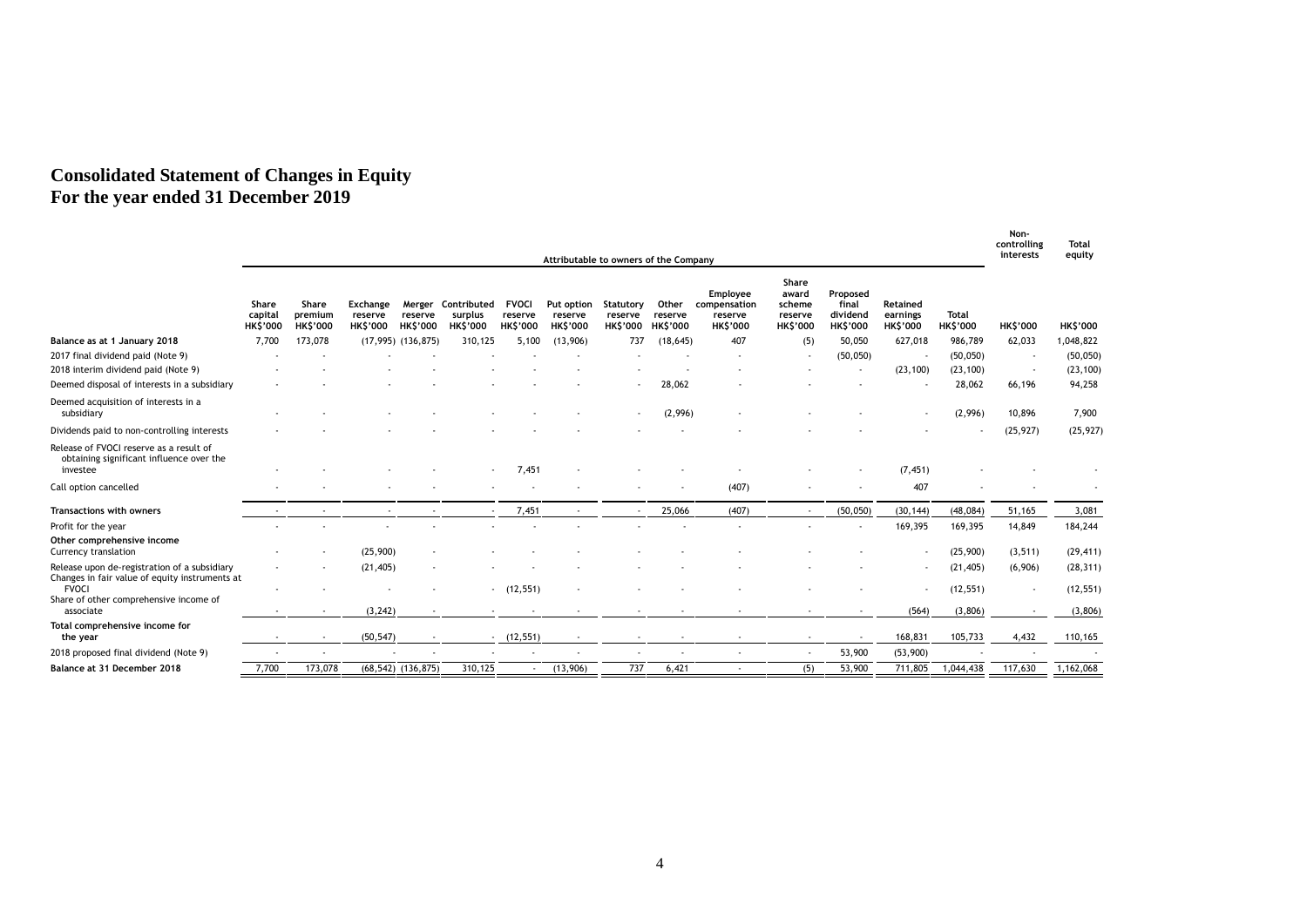### **Consolidated Statement of Changes in Equity For the year ended 31 December 2019 (Continued)**

|                                                                                                          | Attributable to owners of the Company |                                     |                                        |                                     |                                                      |                            |                                         |                                     |                                                              | Non-<br>controlling<br>interests     | Total<br>equity                         |                                 |                  |                      |
|----------------------------------------------------------------------------------------------------------|---------------------------------------|-------------------------------------|----------------------------------------|-------------------------------------|------------------------------------------------------|----------------------------|-----------------------------------------|-------------------------------------|--------------------------------------------------------------|--------------------------------------|-----------------------------------------|---------------------------------|------------------|----------------------|
|                                                                                                          | Share<br>capital<br><b>HK\$'000</b>   | Share<br>premium<br><b>HK\$'000</b> | Exchange<br>reserve<br><b>HK\$'000</b> | Merger<br>reserve<br><b>HKS'000</b> | Contributed Put option<br>surplus<br><b>HK\$'000</b> | reserve<br><b>HK\$'000</b> | Statutory<br>reserve<br><b>HK\$'000</b> | Other<br>reserve<br><b>HK\$'000</b> | Share award Proposed<br>scheme<br>reserve<br><b>HK\$'000</b> | final<br>dividend<br><b>HK\$'000</b> | Retained<br>earnings<br><b>HK\$'000</b> | <b>Total</b><br><b>HK\$'000</b> | <b>HK\$'000</b>  | <b>HK\$'000</b>      |
| Balance as at 1 January 2019<br>As originally presented<br>Initial application of HKFRS 16 (note 2.1(i)) | 7,700                                 | 173,078                             |                                        | $(68, 542)$ $(136, 875)$            | 310,125                                              | (13,906)                   | 737                                     | 6,421                               | (5)                                                          | 53,900                               | 711,805<br>(6, 665)                     | 1,044,438<br>(6,665)            | 117,630<br>(339) | 1,162,068<br>(7,004) |
|                                                                                                          | 7,700                                 | 173,078                             |                                        | $(68, 542)$ $(136, 875)$            | 310,125                                              | (13,906)                   | 737                                     | 6,421                               | (5)                                                          | 53,900                               | 705,140                                 | 1,037,773                       | 117,291          | ,155,064             |
| 2018 final dividend paid (Note 9)                                                                        |                                       |                                     |                                        |                                     |                                                      |                            |                                         |                                     |                                                              | (53,900)                             |                                         | (53,900)                        |                  | (53,900)             |
| 2019 interim dividend paid (Note 9)                                                                      |                                       |                                     |                                        |                                     |                                                      |                            |                                         |                                     |                                                              | $\overline{\phantom{a}}$             | (23, 100)                               | (23, 100)                       |                  | (23, 100)            |
| Deemed acquisition of interests in a subsidiary (Note 21)                                                |                                       |                                     |                                        |                                     |                                                      |                            | $\sim$                                  | (5,999)                             |                                                              |                                      |                                         | (5,999)                         | (16, 201)        | (22, 200)            |
| Dividends paid to non-controlling interests                                                              |                                       |                                     |                                        |                                     |                                                      |                            |                                         |                                     |                                                              |                                      |                                         |                                 | (17, 491)        | (17, 491)            |
| <b>Transactions with owners</b>                                                                          |                                       |                                     |                                        |                                     |                                                      | $\sim$                     |                                         | (5,999)                             |                                                              | (53,900)                             | (23, 100)                               | (82,999)                        | (33,692)         | (116, 691)           |
| Profit for the year                                                                                      |                                       |                                     |                                        |                                     |                                                      |                            |                                         |                                     |                                                              |                                      | 138,801                                 | 138,801                         | 15,000           | 153,801              |
| Other comprehensive income<br>Currency translation                                                       |                                       |                                     | (7, 945)                               |                                     |                                                      |                            |                                         |                                     |                                                              |                                      |                                         | (7, 945)                        | (3, 157)         | (11, 102)            |
| Share of other comprehensive income of associate                                                         |                                       |                                     | (4, 108)                               |                                     |                                                      |                            |                                         |                                     |                                                              |                                      | (34)                                    | (4, 142)                        |                  | (4, 142)             |
| Total comprehensive income for<br>the year                                                               |                                       | $\sim$                              | (12, 053)                              |                                     |                                                      |                            | $\sim$                                  |                                     |                                                              |                                      | 138,767                                 | 126,714                         | 11,843           | 138,557              |
| 2019 proposed final dividend (Note 9)                                                                    |                                       |                                     |                                        |                                     |                                                      |                            |                                         |                                     |                                                              | 30,800                               | (30, 800)                               |                                 |                  |                      |
| Balance at 31 December 2019                                                                              | 7,700                                 | 173,078                             |                                        | $(80,595)$ $(136,875)$              | 310,125                                              | (13,906)                   | 737                                     | 422                                 | (5)                                                          | 30,800                               | 790,007                                 | 1,081,488                       | 95,442           | 1,176,930            |
|                                                                                                          |                                       |                                     |                                        |                                     |                                                      |                            |                                         |                                     |                                                              |                                      |                                         |                                 |                  |                      |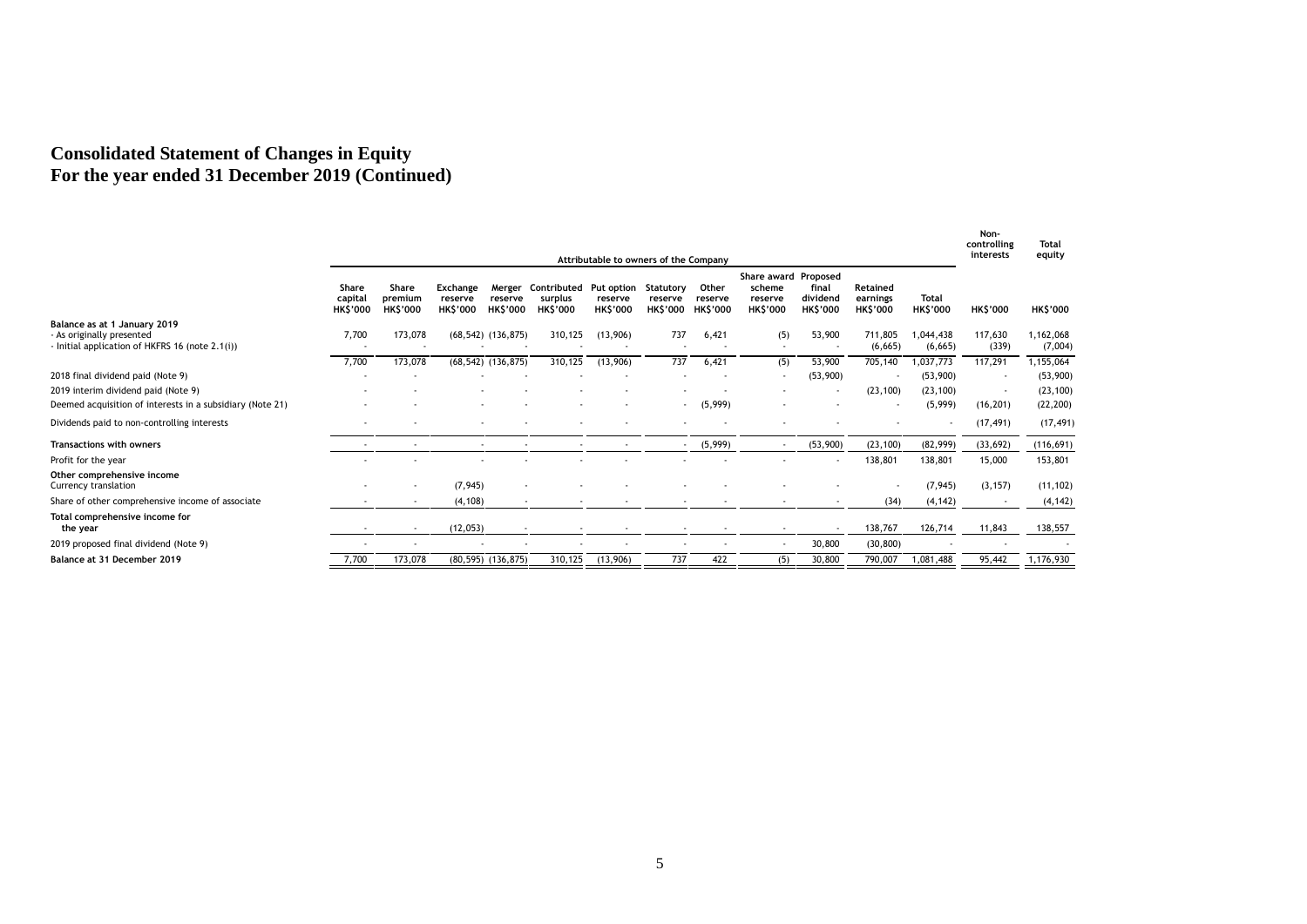# **1. General information**

Lion Rock Group Limited (the "Company") was incorporated in Bermuda under the Bermuda Companies Act as an exempted limited liability company. The address of the Company's registered office is Clarendon House, 2 Church Street, Hamilton HM 11, Bermuda and its principal place of business is 26/F, 625 King's Road, North Point, Hong Kong. The Company's shares were listed on the Main Board of The Stock Exchange of Hong Kong Limited (the "SEHK") in 2011. The Company and its subsidiaries are collectively referred to as the "Group" hereafter.

The financial statements have been prepared in accordance with Hong Kong Financial Reporting Standards ("HKFRSs") which collective term includes all applicable individual Hong Kong Financial Reporting Standards, Hong Kong Accounting Standards ("HKAS") and Interpretations issued by the Hong Kong Institute of Certified Public Accountants and the disclosure requirements of the Hong Kong Companies Ordinance. The financial statements also include the applicable disclosures required by the Rules Governing the Listing of Securities on the SEHK.

# **2. Adoption of Hong Kong Financial Reporting Standards**

#### **2.1 Adoption of new or amended HKFRSs**

The HKICPA has issued a number of new or amended HKFRSs that are first effective for the current accounting period of the Group:

- HKFRS 16, Leases
- HK(IFRIC)-Int 23, Uncertainty over Income Tax Treatments
- Amendments to HKFRS 9, Prepayment Features and Negative Compensation
- Amendments to HKAS 19, Plan Amendment, Curtailment or Settlement
- Amendments to HKAS 28, Long-term Interests in Associates and Joint Ventures
- Amendments to HKFRS 3, HKFRS 11, HKAS 12 and HKAS 23 included in Annual Improvements to HKFRSs 2015-2017 Cycle

The impact of the adoption of HKFRS 16 Leases have been summarised in below. The other new or amended HKFRSs that are effective from 1 January 2019 did not have any significant impact on the Group's accounting policies.

#### (i) Impact of the adoption of HKFRS 16

HKFRS 16 brings significant changes in accounting treatment for lease accounting, primarily for accounting for lessees. It replaces HKAS 17 Leases ("HKAS 17"), HK(IFRIC)-Int 4 Determining whether an Arrangement contains a Lease, HK(SIC)-Int 15 Operating Leases-Incentives and HK(SIC)-Int 27 Evaluating the Substance of Transactions Involving the Legal Form of a Lease. From a lessee's perspective, almost all leases are recognised in the statement of financial position as a right-of-use assets and a lease liabilities, with the narrow exception to this principle for leases which the underlying assets are of low-value or are determined as short-term leases. From a lessor's perspective, the accounting treatment is substantially unchanged from HKAS 17. For details of HKFRS 16 regarding its new definition of a lease, its impact on the Group's accounting policies and the transition method adopted by the Group as allowed under HKFRS 16, please refer to section (ii) to (v) of this note.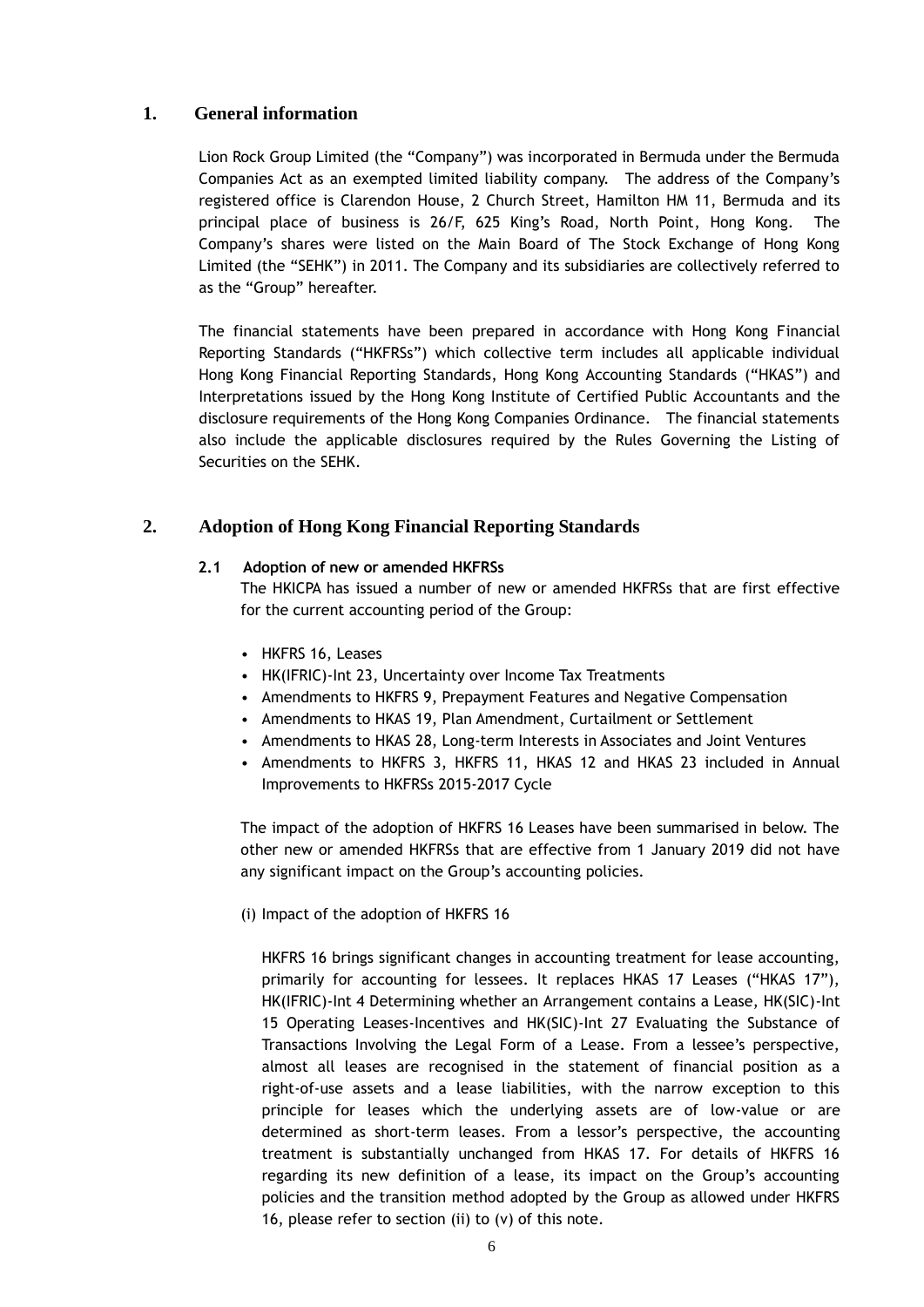#### **2.1 Adoption of new or amended HKFRSs (Continued)**

(i) Impact of the adoption of HKFRS 16 - Continued

The Group has applied HKFRS 16 using the cumulative effect approach and recognised all the cumulative effect of initially applying HKFRS 16 as an adjustment to the opening balance of retained earnings at the date of initial application. The comparative information presented in 2018 has not been restated and continues to be reported under HKAS 17 and related interpretations as allowed by the transition provision in HKFRS 16.

The following tables summarised the impact of transition to HKFRS 16 on statement of financial position as of 31 December 2018 to that of 1 January 2019 as follows (increase/(decrease)):

|                                                 | HK\$'000 |
|-------------------------------------------------|----------|
| Statement of financial position as at 1 January |          |
| 2019                                            |          |
| Assets:                                         |          |
| Property, plant and equipment                   | (3,001)  |
| Right-of-use assets                             | 81,841   |
| Other non-current assets                        | (2,804)  |
| Other receivables and deposits                  | (863)    |
| Lease receivables                               | 8,197    |
| Deferred tax assets                             | 1,162    |
|                                                 | 84,532   |
| Liabilities and equity:                         |          |
| Other payables                                  | (1, 312) |
| Finance lease liabilities                       | (2,540)  |
| Lease liabilities                               | 95,388   |
| Retained earnings                               | (6, 665) |
| Non-controlling interests                       | (339)    |
|                                                 | 84,532   |

The following reconciliation explains how the operating lease commitments disclosed applying HKAS 17 at the end of 31 December 2018 could be reconciled to the lease liabilities at the date of initial application recognised in the statement of financial position as at 1 January 2019:

|                                                                                                      | HK\$'000 |
|------------------------------------------------------------------------------------------------------|----------|
| Reconciliation of operating lease commitment to lease                                                |          |
| liabilities                                                                                          |          |
| Operating lease commitment at 31 December 2018                                                       | 69,510   |
| Less: short term leases for which lease terms end within<br>31 December 2019                         | (1,824)  |
| Add: leases included in extension option which the Group<br>considers reasonably certain to exercise | 32,791   |
| Less: future interest expenses                                                                       | (7,629)  |
| Add: finance lease liabilities at 31 December 2018                                                   | 2,540    |
| Total lease liabilities at 1 January 2019                                                            | 95,388   |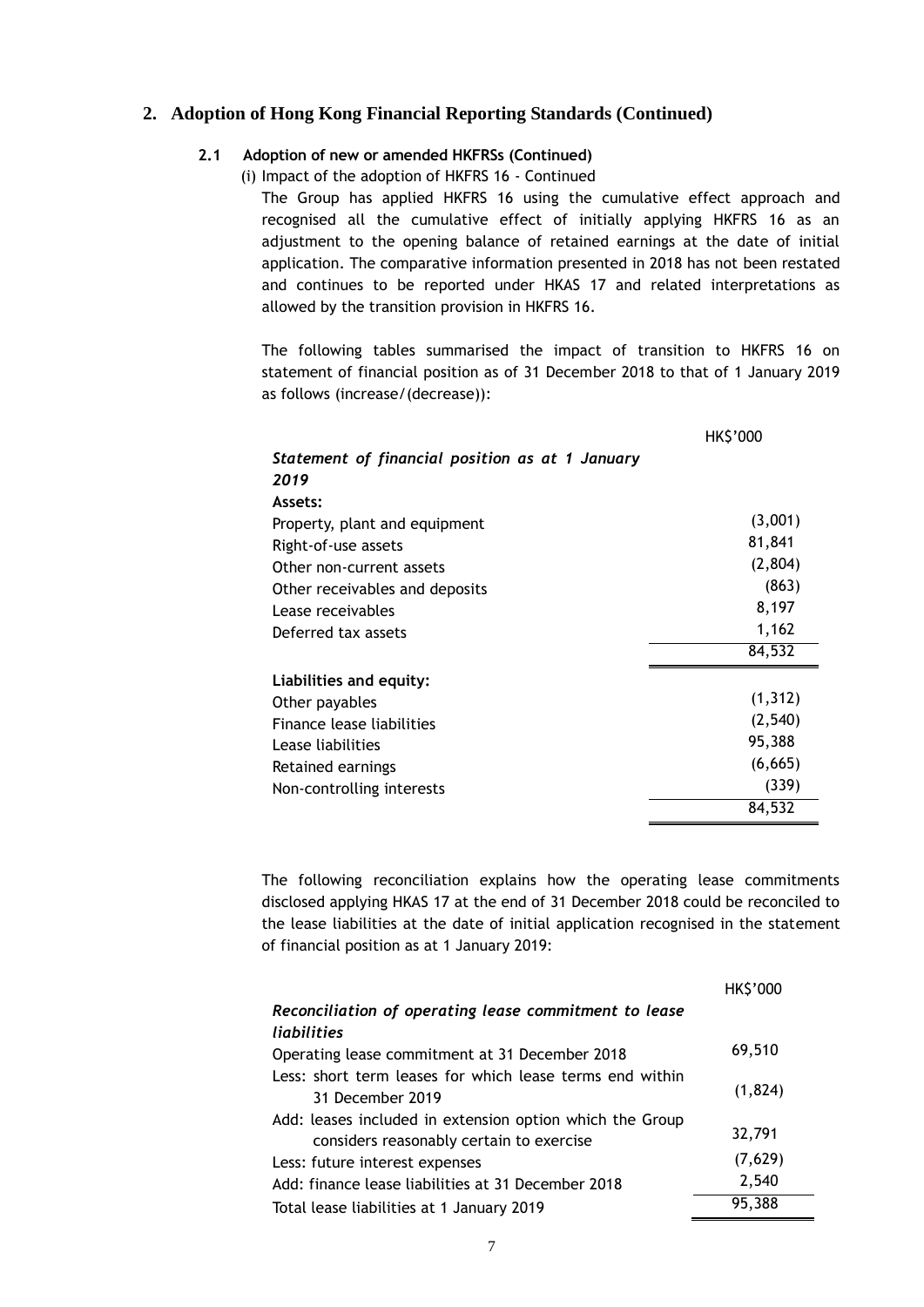#### **2.1 Adoption of new or amended HKFRSs (Continued)**

The weighted average lessee's incremental borrowing rate applied to lease liabilities recognised in the consolidated statement of financial position as at 1 January 2019 is 4.91%.

(ii) The new definition of a lease

Under HKFRS 16, a lease is defined as a contract, or part of a contract, that conveys the right to use an asset (the underlying asset) for a period of time in exchange for consideration. A contract conveys the right to control the use of an identified asset for a period of time when the customer, throughout the period of use, has both: (a) the right to obtain substantially all of the economic benefits from use of the identified asset and (b) the right to direct the use of the identified asset.

(iii) Accounting as a lessee

Under HKAS 17, a lessee has to classify a lease as an operating lease or a finance lease based on the extent to which risks and rewards incidental to ownership of a lease asset lie with the lessor or the lessee. If a lease is determined as an operating lease, the lessee would recognise the lease payments under the operating lease as an expense over the lease term. The asset under the lease would not be recognised in the statement of financial position of the lessee.

Under HKFRS 16, all leases (irrespective of they are operating leases or finance leases) are required to be capitalised in the statement of financial position as right-of-use assets and lease liabilities, but HKFRS 16 provides accounting policy choices for an entity to choose not to capitalise (i) leases which are short-term leases and/or (ii) leases for which the underlying asset is of low-value. The Group has elected not to recognise right-of-use assets and lease liabilities for low-value assets and leases for which at the commencement date have a lease term less than 12 months. The lease payments associated with those leases have been expensed on straight-line basis over the lease term.

The Group recognised a right-of-use asset and a lease liability at the commencement date of a lease.

(iv) Accounting as a lessor

The Group has sub-leased out certain of its offices to a number of tenants. When the Group is an intermediate lessor, it accounts for the head lease and the sublease as two separate contracts. The sublease is classified as a finance or operating lease by reference to the right-of-use asset arising from the head lease, not with reference to the underlying assets.

A leased property which is recognised as a right-of-use asset upon application of HKFRS 16 is derecognised if the Group as intermediate lessor classified the sublease as a finance lease. Any gain or loss arising on derecognition of the property is included in profit or loss in the period in which the property is derecognised.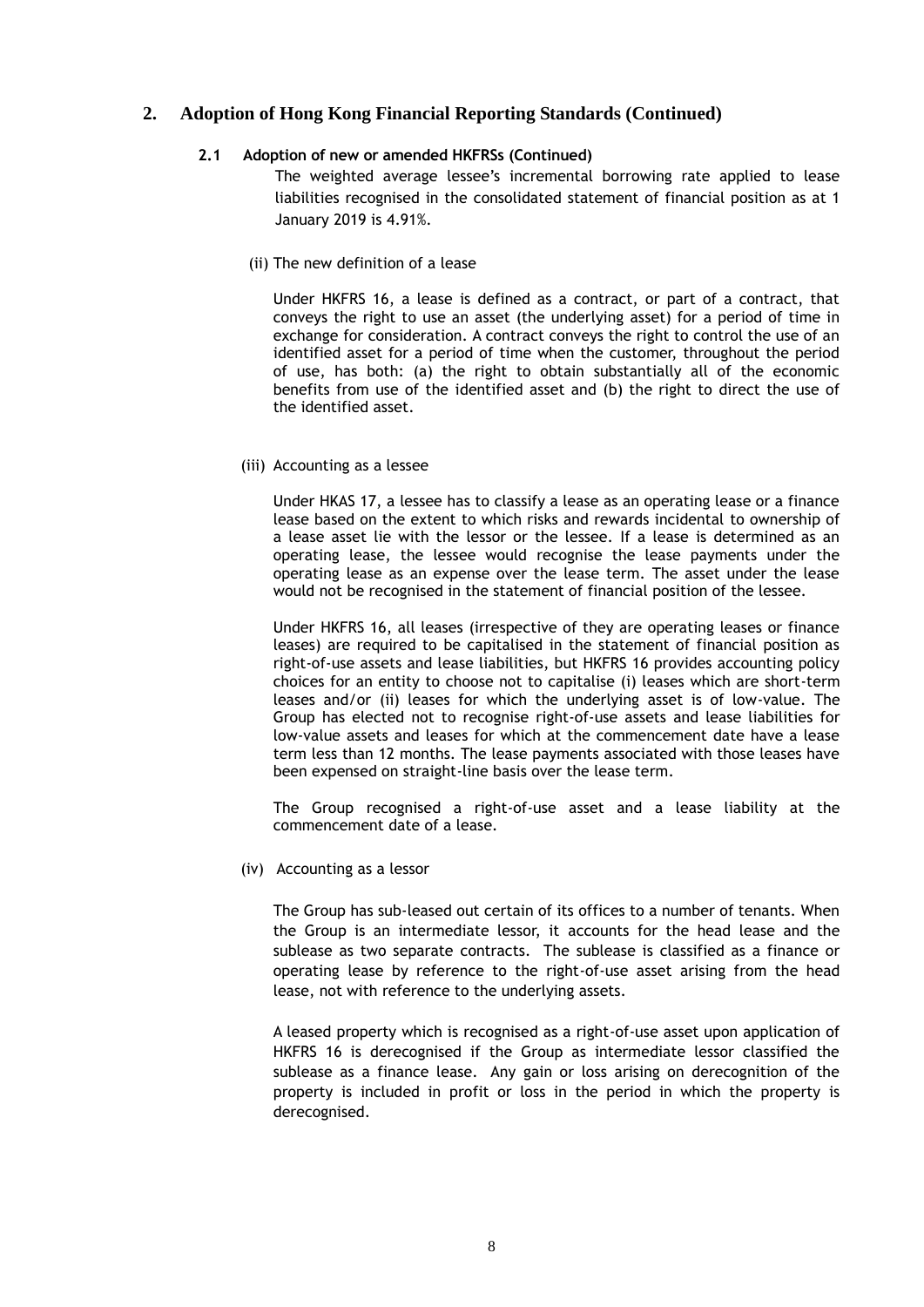#### **2.1 Adoption of new or amended HKFRSs (Continued)**

(v) Transition

As mentioned above, the Group has applied HKFRS 16 using the cumulative effect approach and recognised all the cumulative effect of initially applying HKFRS 16 as an adjustment to the opening balance of retained earnings at the date of initial application (1 January 2019). The comparative information presented in 2018 has not been restated and continues to be reported under HKAS 17 and related interpretations as allowed by the transition provision in HKFRS 16.

The Group has recognised the lease liabilities at the date of 1 January 2019 for leases previously classified as operating leases applying HKAS 17 and measured those lease liabilities at the present value of the remaining lease payments, discounted using the lessee's incremental borrowing rate at 1 January 2019.

The Group has elected to recognise all the right-of-use assets at 1 January 2019 for leases previously classified as operating leases under HKAS 17 as if HKFRS 16 had been applied since the commencement date, but discounted using the lessee's incremental borrowing rate at the date of initial application. For all these right-of-use assets, the Group has applied HKAS 36 Impairment of Assets at 1 January 2019 to assess if there was any impairment as on that date.

The Group has also applied the following practical expedients: (i) applied a single discount rate to a portfolio of leases with reasonably similar characteristics; (ii) applied the exemption of not to recognise right-of-use assets and lease liabilities for leases with term that will end within 12 months of the date of initial application (1 January 2019) and accounted for those leases as short-term leases; (iii) exclude the initial direct costs from the measurement of the right-of-use asset at 1 January 2019 and (iv) used hindsight in determining the lease terms if the contracts contain options to extend or terminate the leases.

In addition, the Group has also applied the practical expedients such that: (i) HKFRS 16 is applied to all of the Group's lease contracts that were previously identified as leases applying HKAS 17 and HK(IFRIC)-Int 4 Determining whether an Arrangement contains a Lease and (ii) not to apply HKFRS 16 to contracts that were not previously identified as containing a lease under HKAS 17 and HK(IFRIC)-Int 4.

The Group has also leased certain property, plant and equipment which previously were classified as finance leases under HKAS 17. As the Group has elected to adopt the cumulative effect method over the adoption of HKFRS 16, for those finance leases under HKAS 17, the right-of-use assets and the corresponding lease liabilities at 1 January 2019 were the carrying amount of the lease assets and lease liabilities under HKAS 17 immediately before that date. For those leases, the Group has accounted for the right-of-use assets and the lease liabilities applying HKFRS 16 from 1 January 2019.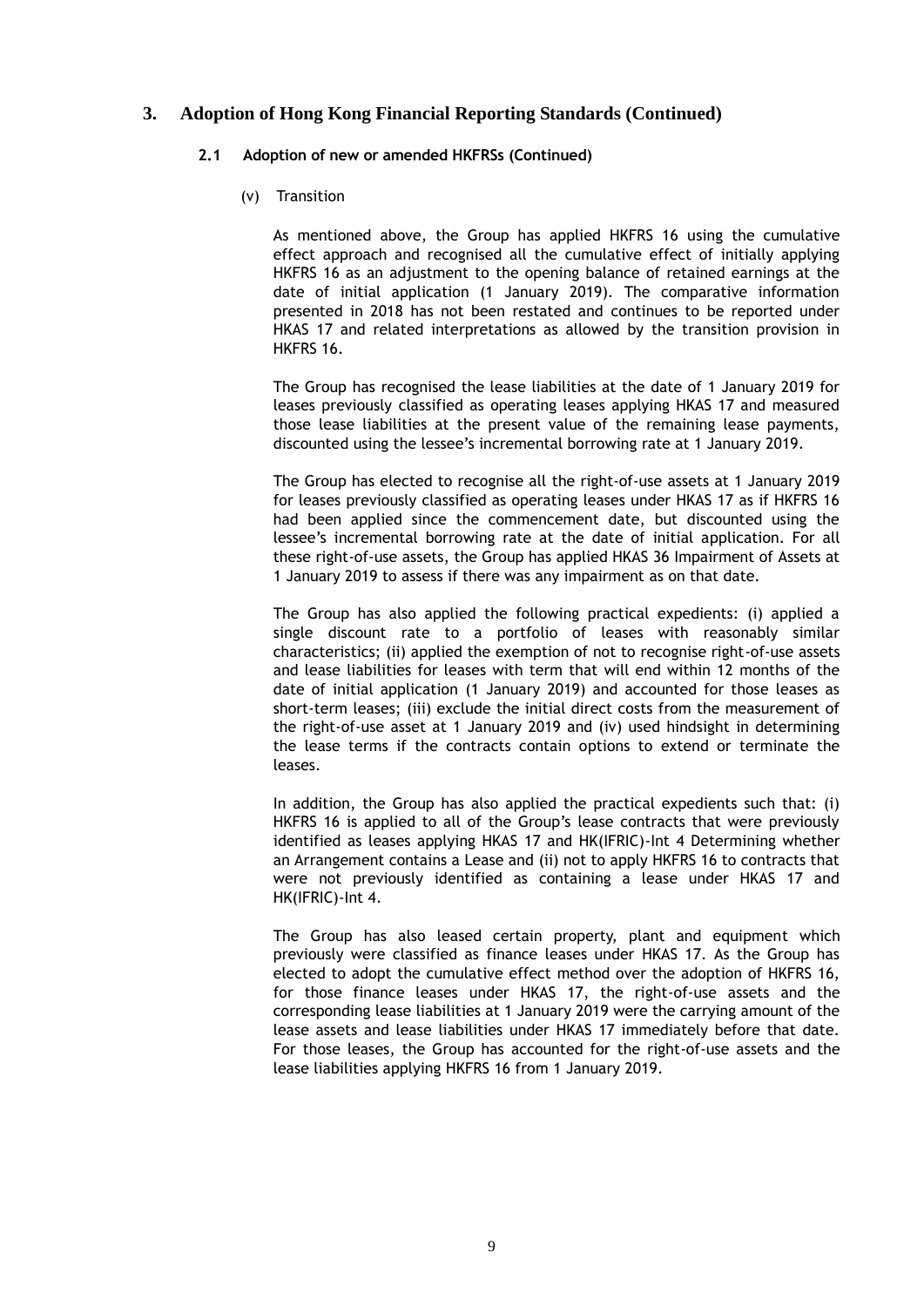#### **2.2 New or amended HKFRSs that have been issued but are not yet effective**

At the date of this report, the following new or amended HKFRSs have been published but are not yet effective, and have not been early adopted by the Group.

| Definition of a business <sup>1</sup><br>Definition of material <sup>1</sup>                          |
|-------------------------------------------------------------------------------------------------------|
| Interest Rate Benchmark Reform <sup>1</sup>                                                           |
| Insurance Contracts <sup>2</sup>                                                                      |
| Sale or Contribution of Assets between an<br>Investor and its Associate or Joint Venture <sup>3</sup> |
|                                                                                                       |

#### <sup>1</sup> Effective for annual periods beginning on or after 1 January 2020

<sup>2</sup> Effective for annual periods beginning on or after 1 January 2021 <sup>3</sup> The amendments were originally intended to be effective for periods beginning on or after 1 January 2018. The effective date has now been deferred / removed. Early application of the amendments of the amendments continue to be permitted.

The directors anticipate that all of the pronouncements will be adopted in the Group's accounting policy for the first period beginning after the effective date of the pronouncement. The directors are currently assessing the impact of the new or amended HKFRSs upon initial application. So far, the directors have preliminarily concluded that the initial application of these HKFRSs will not result in material financial impact on the consolidated financial statements. Information on new or amended HKFRSs that are expected to have an impact on the Group's accounting policies is provided below.

#### Amendments to HKFRS 3 – Definition of a business

The amendments clarify that a business must include, as a minimum, an input and a substantive process that together significantly contribute to the ability to create outputs, together with providing extensive guidance on what is meant by a "substantive process".

Additionally, the amendments remove the assessment of whether market participants are capable of replacing any missing inputs or processes and continuing to produce outputs, whilst narrowing the definition of "outputs" and a "business" to focus on returns from selling goods and services to customers, rather than on cost reductions.

An optional concentration test has also been added that permits a simplified assessment of whether an acquired set of activities and assets is not a business.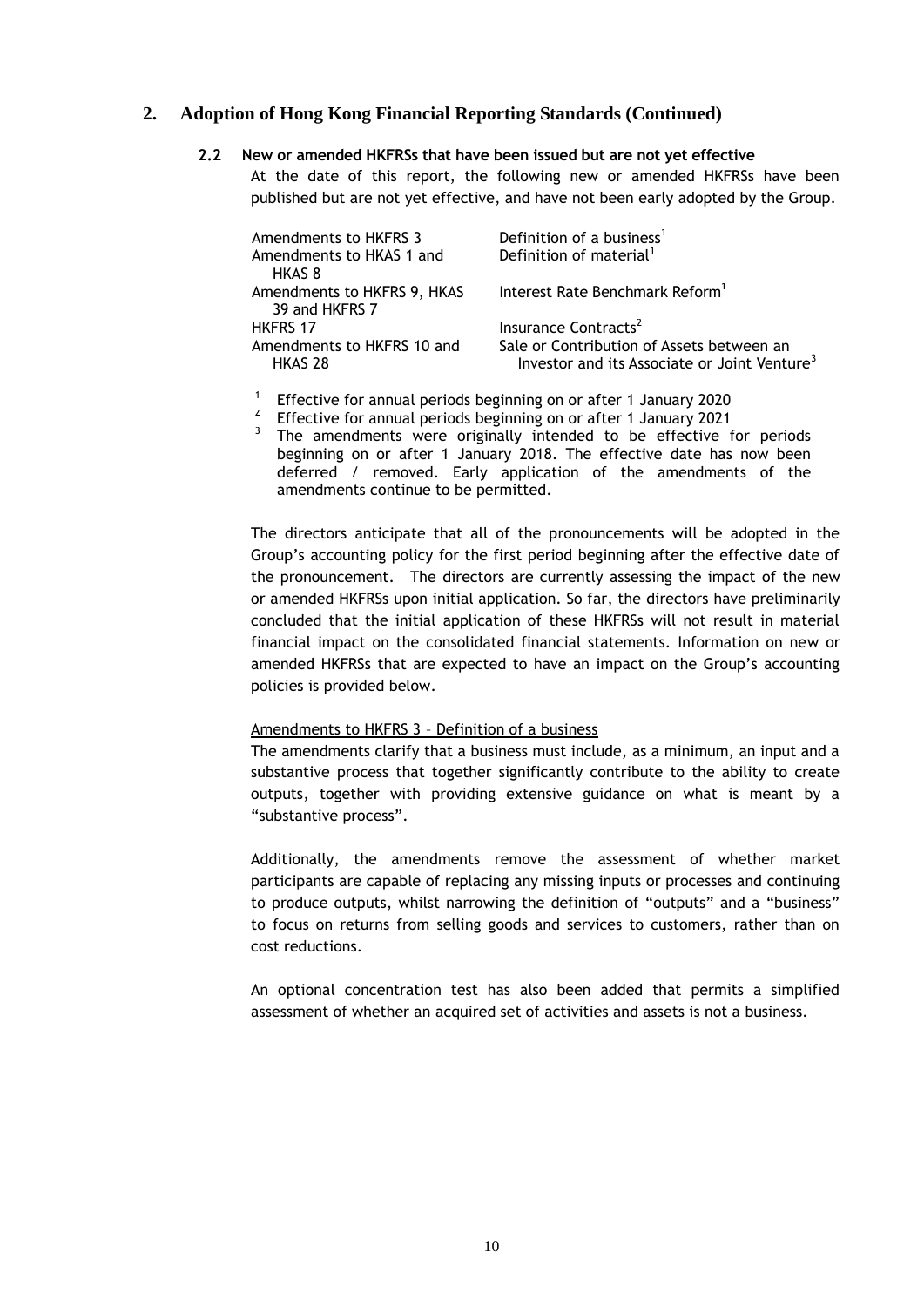**2.2 New or amended HKFRSs that have been issued but are not yet effective (Continued)**

#### Amendments to HKAS 1 and HKAS 8 – Definition of material

The amendments clarify the definition and explanation of "material", aligning the definition across all HKFRS Standards and the Conceptual Framework, and incorporating supporting requirements in HKAS 1 into the definition.

#### Amendments to HKFRS 9, HKAS 39 and HKFRS 7 - Interest Rate Benchmark Reform

The amendments modify some specific hedge accounting requirements to provide relief from potential effects of the uncertainties caused by interest rate benchmark reform. In addition, the amendments require companies to provide additional information to investors about their hedging relationships which are directly affected by these uncertainties.

### Amendments to HKFRS 10 and HKAS 28 - Sale or Contribution of Assets between an Investor and its Associate or Joint Venture

The amendments clarify the extent of gains or losses to be recognised when an entity sells or contributes assets to its associate or joint venture. When the transaction involves a business the gain or loss is recognised in full, conversely when the transaction involves assets that do not constitute a business the gain or loss is recognised only to the extent of the unrelated investors' interests in the joint venture or associate.

# **3. Revenue**

Revenue represents the printing income earned by the Group during the year.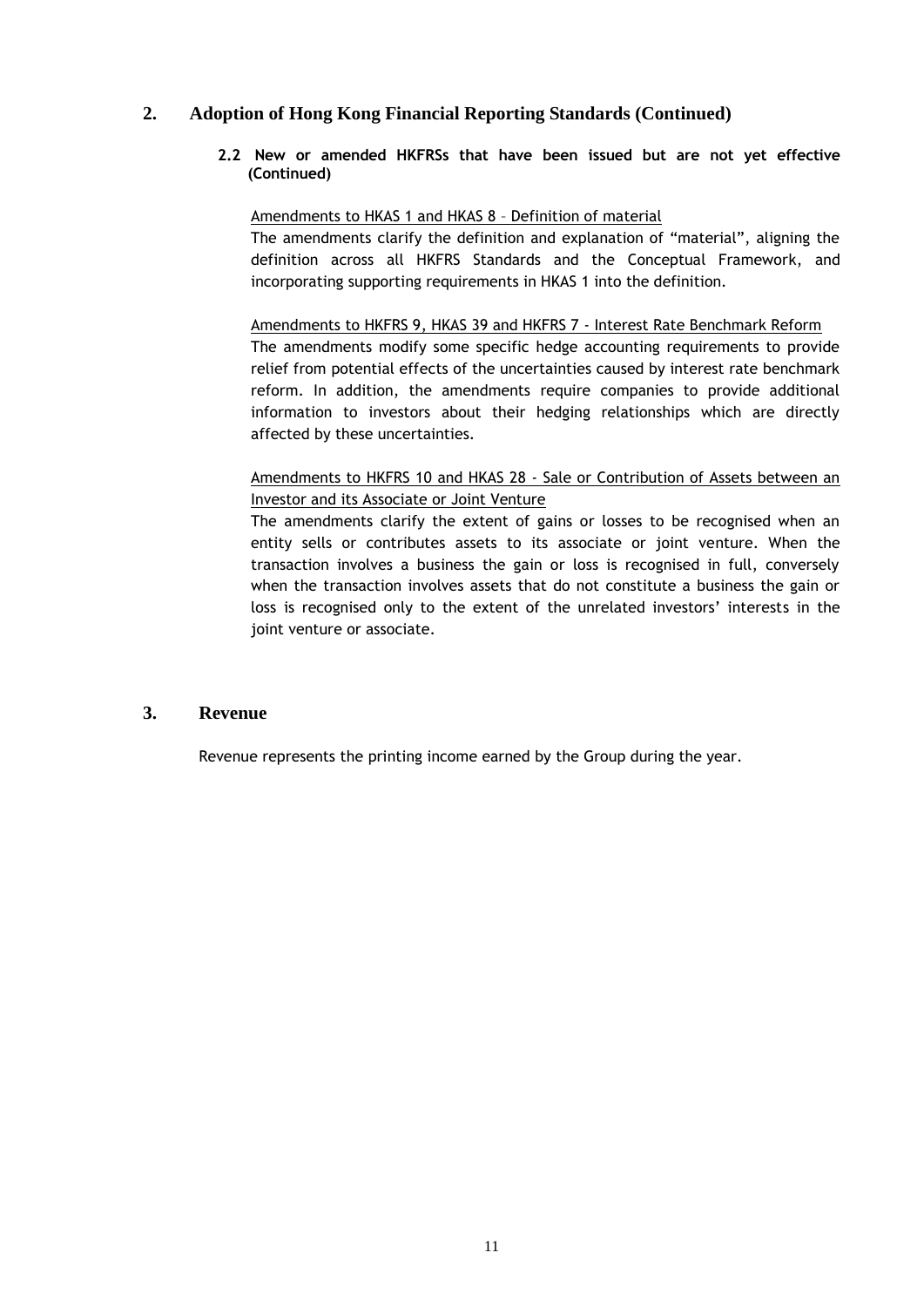# **4. Segment information**

The executive directors have identified that the Group has only one reportable segment, which is the provision of printing services.

The Group's revenues from external customers and its non-current assets are divided into the following geographical areas.

|                                 |                              |                 |                               | <b>Non-current assets</b> |  |  |  |
|---------------------------------|------------------------------|-----------------|-------------------------------|---------------------------|--|--|--|
|                                 |                              |                 |                               | (excluding deferred tax   |  |  |  |
|                                 | <b>Revenue from external</b> |                 | assets, interest in associate |                           |  |  |  |
|                                 | customers                    |                 |                               | and loan to associate)    |  |  |  |
|                                 | 2019                         | 2018            | 2019                          | 2018                      |  |  |  |
|                                 | <b>HK\$'000</b>              | <b>HK\$'000</b> | <b>HK\$'000</b>               | <b>HK\$'000</b>           |  |  |  |
| <b>PRC</b>                      |                              |                 | 161,306                       | 117,935                   |  |  |  |
| <b>United States of America</b> |                              |                 |                               |                           |  |  |  |
| ("USA")                         | 599,114                      | 610,222         | 319                           | 19                        |  |  |  |
| Australia                       | 560,435                      | 531,237         | 162,684                       | 149,483                   |  |  |  |
| United Kingdom                  | 219,638                      | 261,377         | 4                             | 6                         |  |  |  |
| Spain                           | 59,736                       | 63,191          |                               |                           |  |  |  |
| Mexico                          | 25,436                       | 26,034          |                               |                           |  |  |  |
| Germany                         | 27,056                       | 25,849          |                               |                           |  |  |  |
| New Zealand                     | 15,086                       | 20,347          |                               |                           |  |  |  |
| Singapore                       | 13,351                       | 17,040          | 42,634                        | 8,794                     |  |  |  |
| Peru                            | 11,570                       | 24,452          |                               |                           |  |  |  |
| Ireland                         | 10,664                       | 6,220           |                               |                           |  |  |  |
| Canada                          | 10,387                       | 10,008          |                               |                           |  |  |  |
| Chile                           | 9,904                        | 14,770          |                               |                           |  |  |  |
| Guatemala                       | 8,374                        | 5,281           |                               |                           |  |  |  |
| <b>Bolivia</b>                  | 6,503                        | 10,722          |                               |                           |  |  |  |
| <b>Brazil</b>                   | 3,168                        | 7,262           |                               |                           |  |  |  |
| Argentina                       | 1,214                        | 11,890          |                               |                           |  |  |  |
| Hong Kong (domicile)            | 602                          | 568             | 95,055                        | 90,533                    |  |  |  |
| <b>Others</b>                   | 24,731                       | 18,899          |                               |                           |  |  |  |
|                                 | 1,606,969                    | 1,665,369       | 462,002                       | 366,770                   |  |  |  |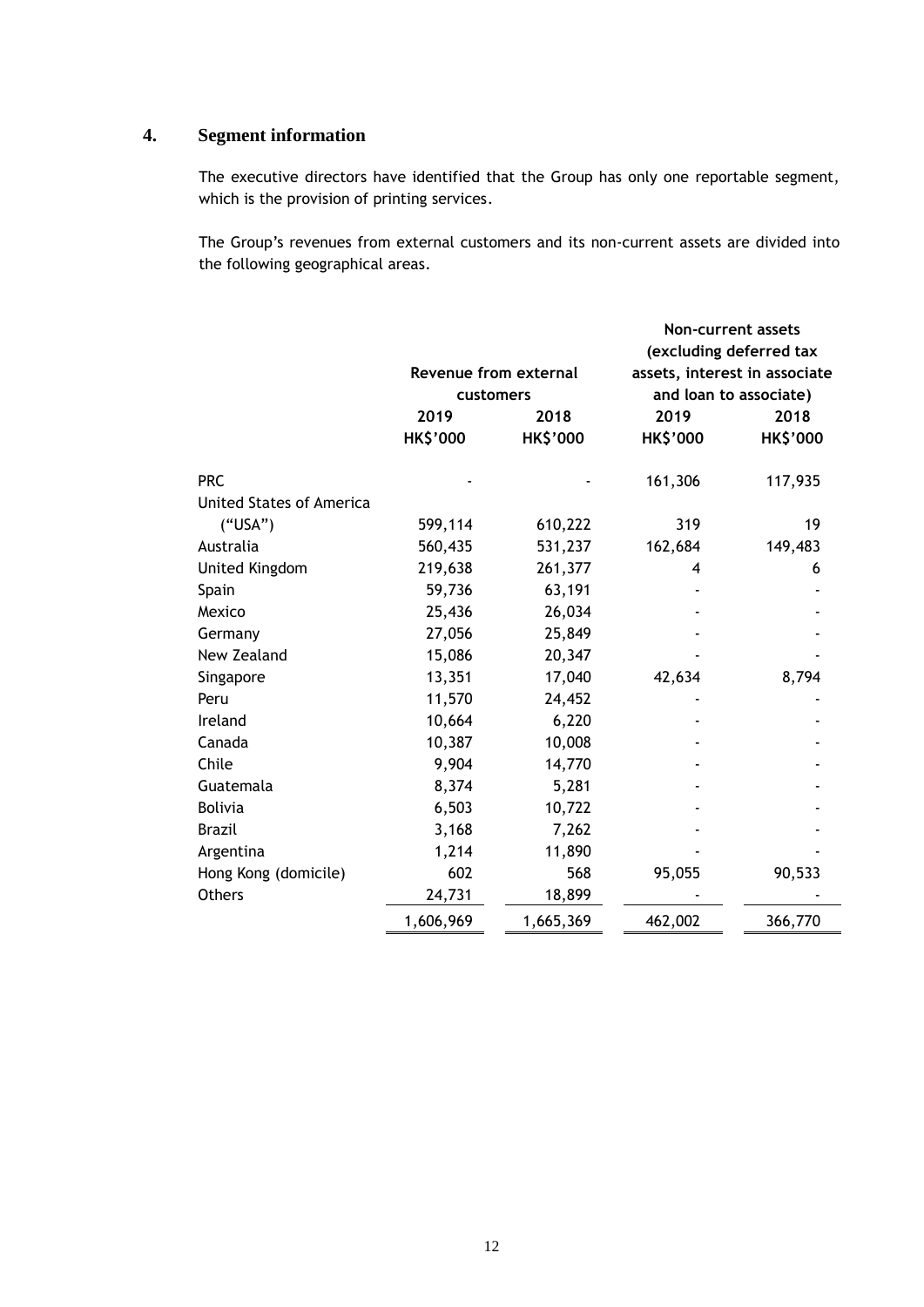# **4. Segment information (Continued)**

Sales by geographical markets are analysed based on the location of customers and the geographical location of non-current assets is based on (1) the physical location of the assets (for property, plant and equipment) and (2) location of operations (for intangible assets).

The totals presented for the Group's operating segments reconcile to the Group's key financial figures as presented in the financial statements as follows:

|                                | 2019<br><b>HK\$'000</b> | 2018<br><b>HK\$'000</b> |
|--------------------------------|-------------------------|-------------------------|
| Reportable segment profit      | 204,367                 | 206,938                 |
| Share of profit of associate   | 5,064                   | 11,266                  |
| Finance costs                  | (16, 891)               | (3,988)                 |
| Profit before income tax       | 192,540                 | 214,216                 |
|                                |                         |                         |
| Reportable segment liabilities | 357,477                 | 285,567                 |
| Deferred tax liabilities       | 9,303                   | 5,771                   |
| <b>Borrowings</b>              | 214,775                 | 286,040                 |
| Group liabilities              | 581,555                 | 577,378                 |

# **5. Other income**

|                                                            | 2019<br><b>HK\$'000</b> | 2018<br><b>HK\$'000</b> |
|------------------------------------------------------------|-------------------------|-------------------------|
| Sales of scrapped paper and by-products                    | 18,803                  | 22,423                  |
| Gain on financial assets/liabilities at fair value through |                         |                         |
| profit or loss                                             | 2,383                   | 612                     |
| Bad debts recovered                                        |                         | 5,678                   |
| Impairment of trade receivables recovered                  | 470                     | 259                     |
| Interest income                                            | 8,430                   | 4,242                   |
| Interest income on lease receivables                       | 270                     |                         |
| Rental income                                              |                         | 3,231                   |
| Gain on deregistration of a subsidiary                     |                         | 28,311                  |
| Gain on disposals of property, plant and equipment         | 5,246                   | 5,885                   |
| Government grants                                          | 757                     | 373                     |
| Net foreign exchange gain                                  | 8,537                   |                         |
| Write back of accruals and other payables                  |                         | 5,792                   |
| Reversal/write back of provisions for leasehold            |                         |                         |
| dilapidations                                              |                         | 7,294                   |
| Sundry income                                              | 3,945                   | 3,167                   |
|                                                            | 48,841                  | 87,267                  |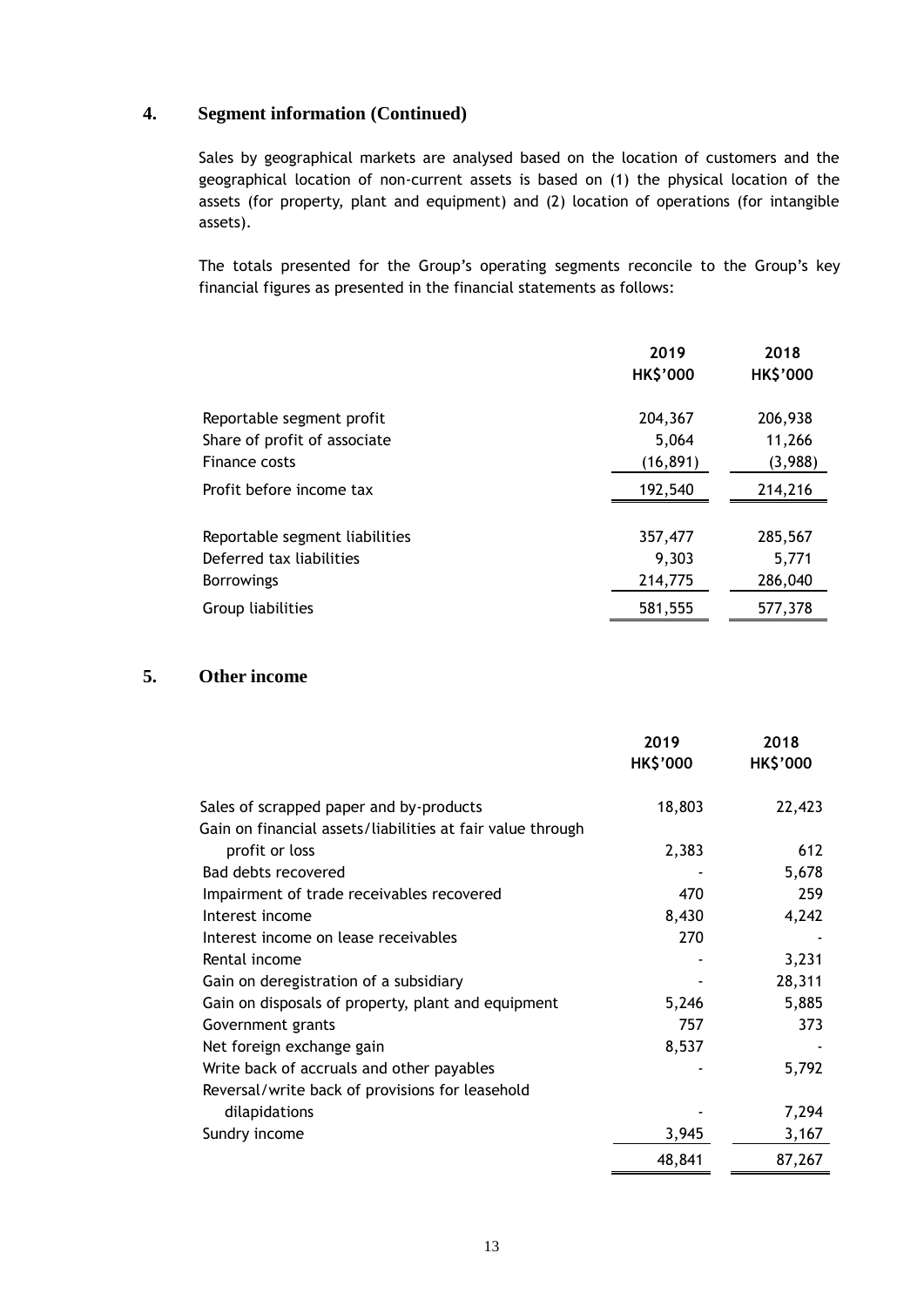# **6. Finance costs**

|                                                        | 2019            | 2018            |
|--------------------------------------------------------|-----------------|-----------------|
|                                                        | <b>HK\$'000</b> | <b>HK\$'000</b> |
|                                                        |                 |                 |
| Interest charges on bank borrowings, which contain a   |                 |                 |
| repayment on demand clause                             | 11,609          | 3,488           |
| Interest on lease liabilities                          | 4,893           |                 |
| Finance lease charges                                  |                 | 110             |
| Imputed interest on financial liabilities arising from |                 |                 |
| put option                                             | 389             | 390             |
|                                                        | 16,891          | 3,988           |

# **7. Profit before income tax**

|                                                                       | 2019<br><b>HK\$'000</b> | 2018<br><b>HK\$'000</b> |
|-----------------------------------------------------------------------|-------------------------|-------------------------|
| Profit before income tax is arrived at after<br>charging/(crediting): |                         |                         |
| Auditor's remuneration (Note (i) below)                               | 2,834                   | 2,673                   |
| Impairment of trade receivables                                       | 75                      | 5,064                   |
| Expected credit loss on loan to associate                             |                         | 1,000                   |
| Bad debts written off                                                 | 100                     | 107                     |
| Cost of inventories recognised as expense                             | 1,157,282               | 1,192,284               |
| Write-back of inventories, net                                        | (2,748)                 | (1, 108)                |
| Depreciation of property, plant and equipment (Note 11                |                         |                         |
| and Note (ii) below)                                                  |                         |                         |
| - Owned                                                               | 33,092                  | 32,511                  |
| - Held under finance leases                                           |                         | 468                     |
| Amortisation of right-of-use assets (Note (ii))                       | 25,464                  |                         |
| Amortisation of other non-current assets                              |                         | 1,960                   |
| Listing expenses of a subsidiary (included in other                   |                         |                         |
| expenses)                                                             |                         | 27,540                  |
| Amortisation of intangible assets                                     | 3,233                   | 3,233                   |
| Gain on disposals of property, plant and equipment                    | (5, 246)                | (5,885)                 |
| Total minimum lease payments for leases previously                    |                         |                         |
| classified as operating leases under HKAS 17                          |                         | 38,195                  |
| Short-term leases expenses                                            | 6,365                   |                         |
| Net on foreign exchange (gain)/loss                                   | (8, 537)                | 1,273                   |
| Gain on financial assets/liabilities at fair value through            |                         |                         |
| profit or loss                                                        | (2, 383)                | (612)                   |
| Employee benefit expense (Note (iii))                                 | 308,191                 | 311,831                 |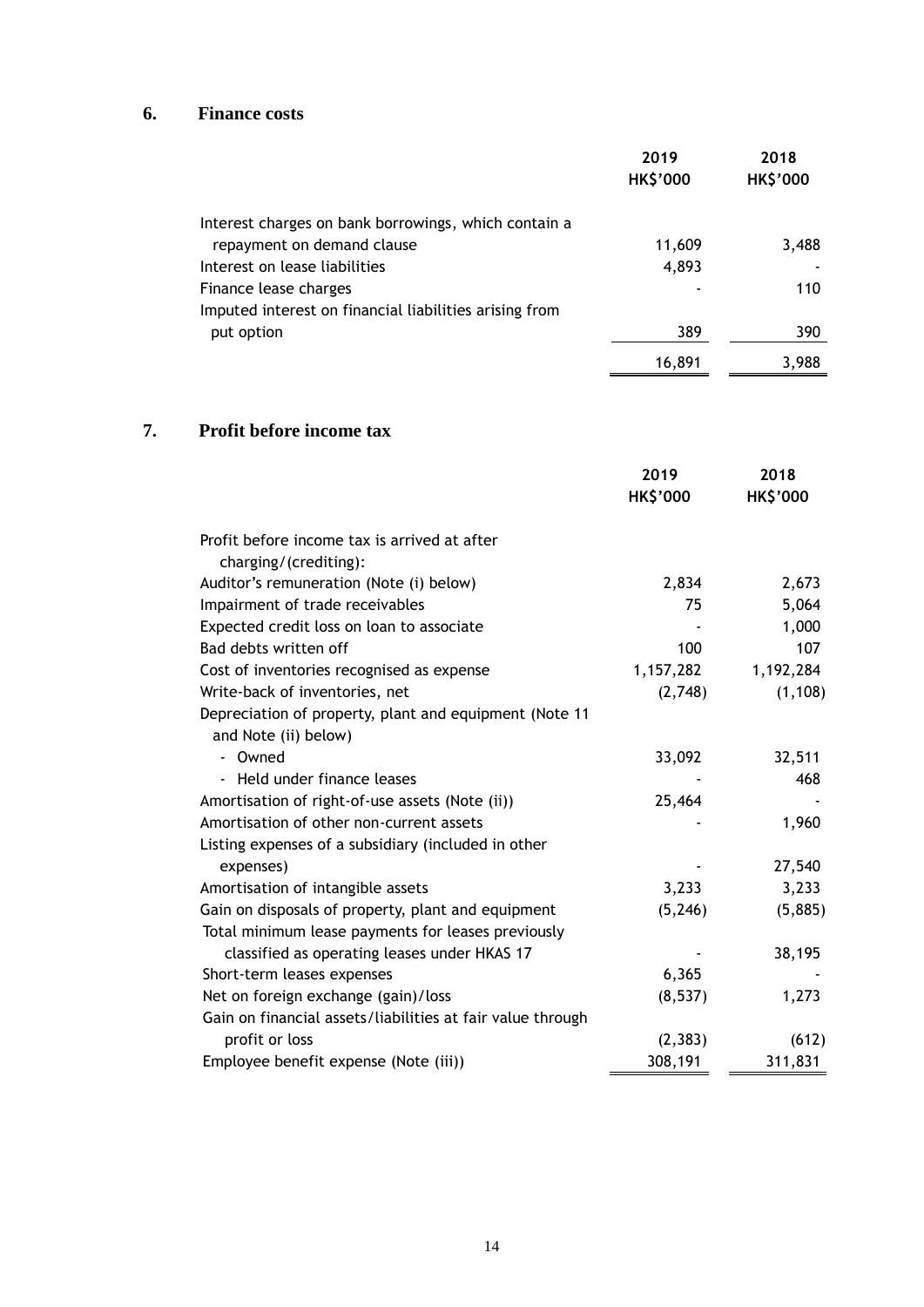# **7. Profit before income tax (Continued)**

- Notes:
- (i) Auditor's remuneration for other non-audit services of HK\$352,000 was recognised during the year (2018: HK\$1,641,000).
- (ii) Depreciation charges for property, plant and equipment of HK\$29,536,000 (2018: HK\$28,538,000) and HK\$3,556,000 (2018: HK\$4,441,000) have been included in direct operating costs and administrative expenses respectively.

Amortisation of right-of-use assets of HK\$18,683,000 (2018: Nil) and HK\$6,781,000 (2018: Nil) have been included in direct operating costs and administrative expenses respectively.

(iii) Employee benefit expense of HK\$196,835,000 (2018: HK\$198,543,000), HK\$65,395,000 (2018: HK\$67,595,000) and HK\$45,961,000 (2018: HK\$45,693,000) have been included in direct operating costs, selling and distribution costs and administrative expenses respectively.

# **8. Income tax expense**

For years ended 31 December 2019 and 2018, under the two-tiered profits tax rate regime, the Hong Kong Profits Tax of the qualifying group entity is calculated at 8.25% on the first HK\$2 million of the estimated assessable profits and at 16.5% on the estimated assessable profits above HK\$2 million. The profits of group entities not qualified for the two-tiered profits tax rates regime continue to be taxed at a flat rate of 16.5%.

Taxation on overseas profits has been calculated on the estimated assessable profits for the year at the rates of taxation prevailing in the countries in which the Group operates.

|                                       | 2019<br><b>HK\$'000</b> | 2018<br><b>HK\$'000</b> |
|---------------------------------------|-------------------------|-------------------------|
| Current tax - Hong Kong profits tax   |                         |                         |
| Tax for the year                      | 17,302                  | 20,842                  |
| Under/(Over) provision in prior years | 541                     | (209)                   |
|                                       | 17,843                  | 20,633                  |
| Current tax - overseas                |                         |                         |
| Tax for the year                      | 11,685                  | 13,637                  |
| Over provision in prior years         | (754)                   | (1,734)                 |
|                                       | 10,931                  | 11,903                  |
| Deferred tax                          |                         |                         |
| Charged/(Credited) during the year    | 9,965                   | (2, 564)                |
|                                       | 38,739                  | 29,972                  |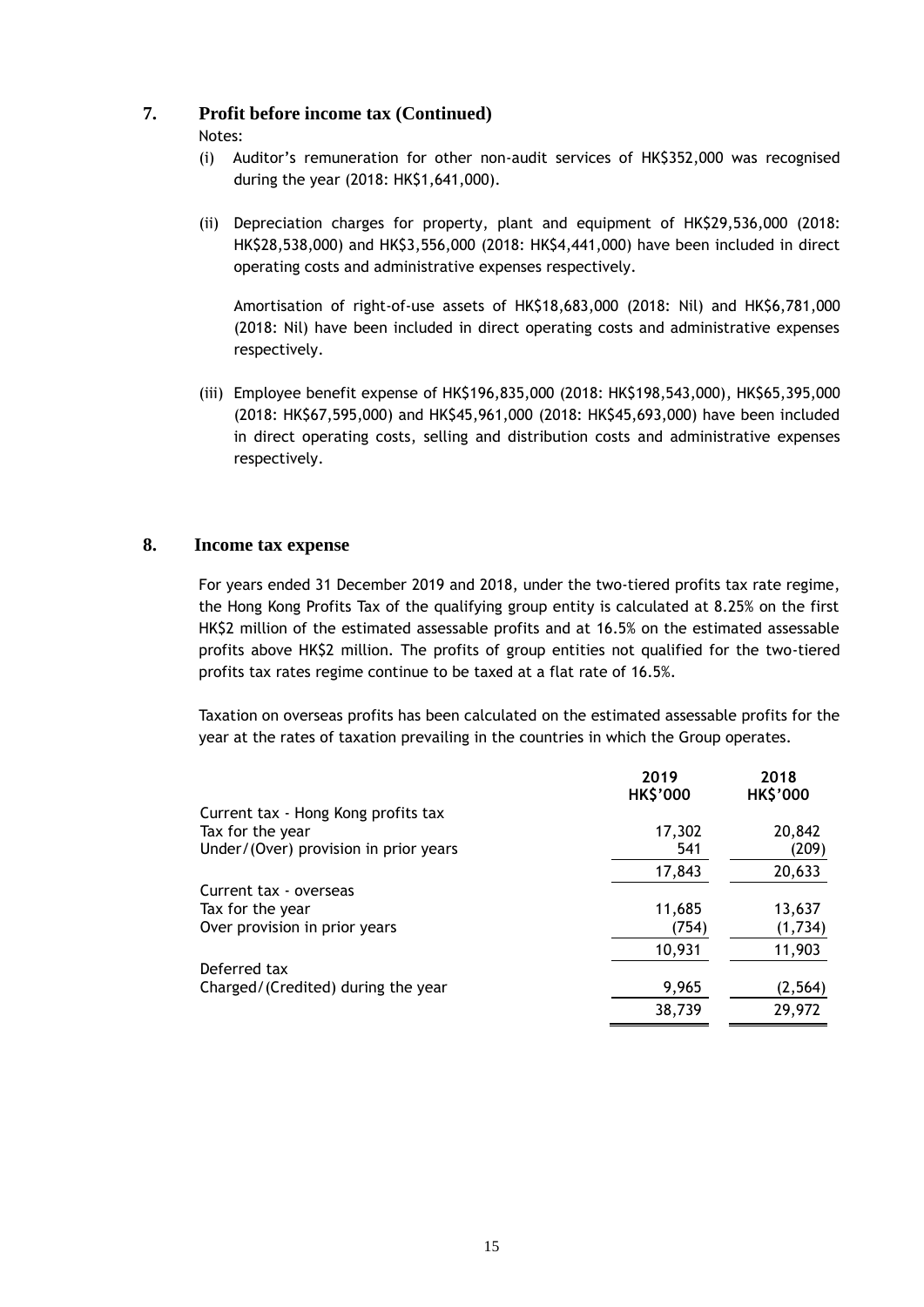# **9. Dividends**

|                                                     | 2019<br><b>HK\$'000</b> | 2018<br><b>HK\$'000</b> |
|-----------------------------------------------------|-------------------------|-------------------------|
| Final dividend paid in respect of prior year of     |                         |                         |
| HK\$0.07 (2018: HK\$0.065) per share                | 53,900                  | 50,050                  |
| Interim dividend paid in respect of current year of |                         |                         |
| HK\$0.03 (2018: HK\$0.03) per share                 | 23,100                  | 23,100                  |
|                                                     | 77,000                  | 73,150                  |

At a meeting held on 13 March 2020, the directors recommended a final dividend of HK\$0.04 per ordinary share. The directors also propose to distribute Left Field Printing Group Limited shares in specie to shareholders on the basis of 1 share in Left Field Printing Group Limited for every 16 shares of the Company held by a shareholder ("Distribution in Specie"). The Final Dividend and Distribution in Specie is payable to shareholders whose names appear on the Register of Members of the Company at the close of business on 15 May 2020.

Those proposed dividends are not reflected as a dividend payable in these financial statements, but reflected as an appropriation of retained earnings for the year ended 31 December 2019 except for the proposed Distribution in Specie as the fair values of those shares at the date of distribution are not yet known.

There are no income tax consequences related to the payment of dividends by the Company to its shareholders.

#### **10. Earnings per share**

The calculation of basic earnings per share is based on the profit attributable to owners of the Company of approximately HK\$138,801,000 (2018: HK\$169,395,000) and on the weighted average number of ordinary shares in issue less shares held under share award scheme that have not been vested unconditionally by the employees during the year of 769,997,090 (2018: 769,997,090).

No diluted earnings per share are presented as the Group has no dilutive events on ordinary shares during the year (2018: Nil).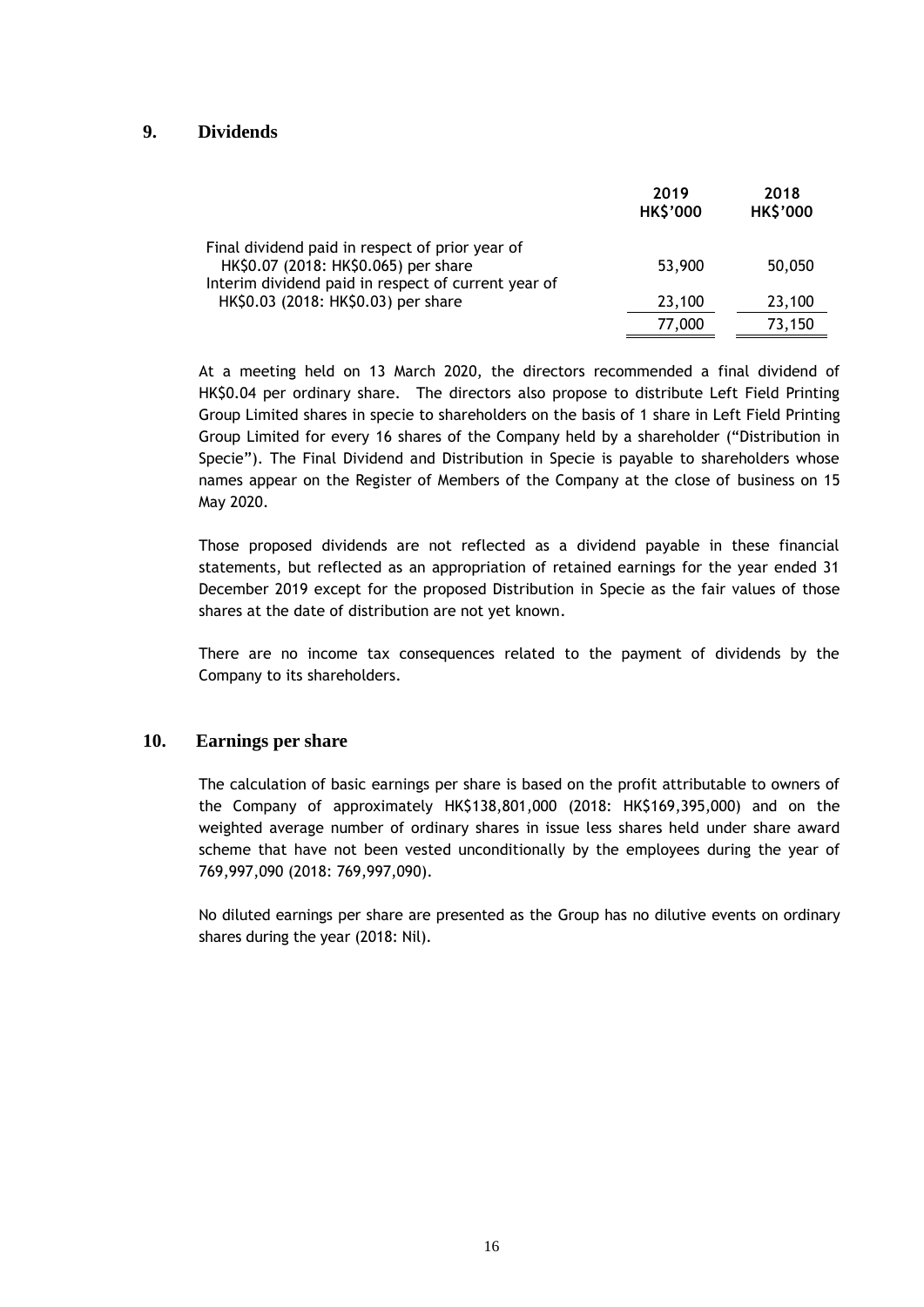# **11. Property, plant and equipment**

|                                                                 | Freehold<br>land and<br>buildings<br><b>HK\$'000</b> | <b>Furniture</b><br>and<br>fixtures<br><b>HK\$'000</b> | Office<br>equipment<br><b>HK\$'000</b> | Leasehold<br>improvements and systems<br><b>HKS'000</b> | Computer<br>equipment<br><b>HKS'000</b> | Motor<br>vehicles<br><b>HK\$'000</b> | Machinery<br><b>HK\$'000</b> | <b>Total</b><br><b>HK\$'000</b> |
|-----------------------------------------------------------------|------------------------------------------------------|--------------------------------------------------------|----------------------------------------|---------------------------------------------------------|-----------------------------------------|--------------------------------------|------------------------------|---------------------------------|
| At 1 January 2018                                               |                                                      |                                                        |                                        |                                                         |                                         |                                      |                              |                                 |
| Cost                                                            | 12,035                                               | 5,062                                                  | 8,334                                  | 61,558                                                  | 13,302                                  | 2,950                                | 303.939                      | 407.180                         |
| Accumulated depreciation                                        | (4, 106)                                             | (4, 811)                                               | (5, 225)                               | (50, 042)                                               | (12, 077)                               | (1, 977)                             | (216, 702)                   | (294, 940)                      |
| Net book amount                                                 | 7,929                                                | 251                                                    | 3,109                                  | 11,516                                                  | 1,225                                   | 973                                  | 87,237                       | 112,240                         |
| Year ended 31 December 2018                                     |                                                      |                                                        |                                        |                                                         |                                         |                                      |                              |                                 |
| Opening net book amount                                         | 7,929                                                | 251                                                    | 3,109                                  | 11,516                                                  | 1,225                                   | 973                                  | 87,237                       | 112,240                         |
| Exchange differences                                            | (612)                                                | (4)                                                    | (55)                                   | (435)                                                   | (21)                                    | (17)                                 | (4, 486)                     | (5,630)                         |
| Additions                                                       |                                                      | 65                                                     | 599                                    | 2,329                                                   | 471                                     | 1,150                                | 66,175                       | 70,789                          |
| <b>Disposals</b>                                                |                                                      |                                                        |                                        | (710)                                                   |                                         |                                      | (341)                        | (1,051)                         |
| Depreciation                                                    | (1,016)                                              | (171)                                                  | (733)                                  | (3,959)                                                 | (602)                                   | (603)                                | (25, 895)                    | (32, 979)                       |
| Closing net book amount                                         | 6,301                                                | 141                                                    | 2,920                                  | 8,741                                                   | 1,073                                   | 1,503                                | 122,690                      | 143,369                         |
| At 31 December 2018 and 1 January<br>2019                       |                                                      |                                                        |                                        |                                                         |                                         |                                      |                              |                                 |
| Cost                                                            | 11.031                                               | 5,110                                                  | 8,701                                  | 61,574                                                  | 13,700                                  | 4,535                                | 328,722                      | 433,373                         |
| Accumulated depreciation                                        | (4, 730)                                             | (4,969)                                                | (5,781)                                | (52, 833)                                               | (12, 627)                               | (3,032)                              | (206, 032)                   | (290, 004)                      |
| Net book amount                                                 | 6,301                                                | 141                                                    | 2,920                                  | 8,741                                                   | 1,073                                   | 1,503                                | 122,690                      | 143,369                         |
| Year ended 31 December 2019                                     |                                                      |                                                        |                                        |                                                         |                                         |                                      |                              |                                 |
| Opening net book amount<br>Adjustment upon application of HKFRS | 6,301                                                | 141                                                    | 2,920                                  | 8,741                                                   | 1,073                                   | 1,503                                | 122,690                      | 143,369                         |
| 16                                                              |                                                      |                                                        |                                        | (626)                                                   |                                         |                                      | (2, 375)                     | (3,001)                         |
| Exchange differences                                            | (174)                                                |                                                        | (11)                                   | (242)                                                   | (12)                                    | 4                                    | (3,014)                      | (3, 449)                        |
| <b>Additions</b><br><b>Disposals</b>                            |                                                      | 8<br>(5)                                               | 944                                    | 4,918                                                   | 646                                     | 1,743<br>(28)                        | 86,847<br>(309)              | 95,106<br>(342)                 |
| Depreciation                                                    | (931)                                                | (48)                                                   | (720)                                  | (3, 230)                                                | (675)                                   | (662)                                | (26, 826)                    | (33,092)                        |
| Closing net book amount                                         | 5,196                                                | 96                                                     | 3,133                                  | 9,561                                                   | 1,032                                   | 2,560                                | 177,013                      | 198,591                         |
|                                                                 |                                                      |                                                        |                                        |                                                         |                                         |                                      |                              |                                 |
| At 31 December 2019                                             |                                                      |                                                        |                                        |                                                         |                                         |                                      |                              |                                 |
| Cost                                                            | 10,730                                               | 4,980                                                  | 9,323                                  | 64,807                                                  | 14,191                                  | 5,346                                | 401,187                      | 510,564                         |
| Accumulated depreciation                                        | (5, 534)                                             | (4, 884)                                               | (6, 190)                               | (55, 246)                                               | (13, 159)                               | (2,786)                              | (224, 174)                   | (311, 973)                      |
| Net book amount                                                 | 5,196                                                | 96                                                     | 3,133                                  | 9,561                                                   | 1,032                                   | 2,560                                | 177,013                      | 198,591                         |

As at 31 December 2019 and 2018, the Group's freehold land and buildings are situated in Australia.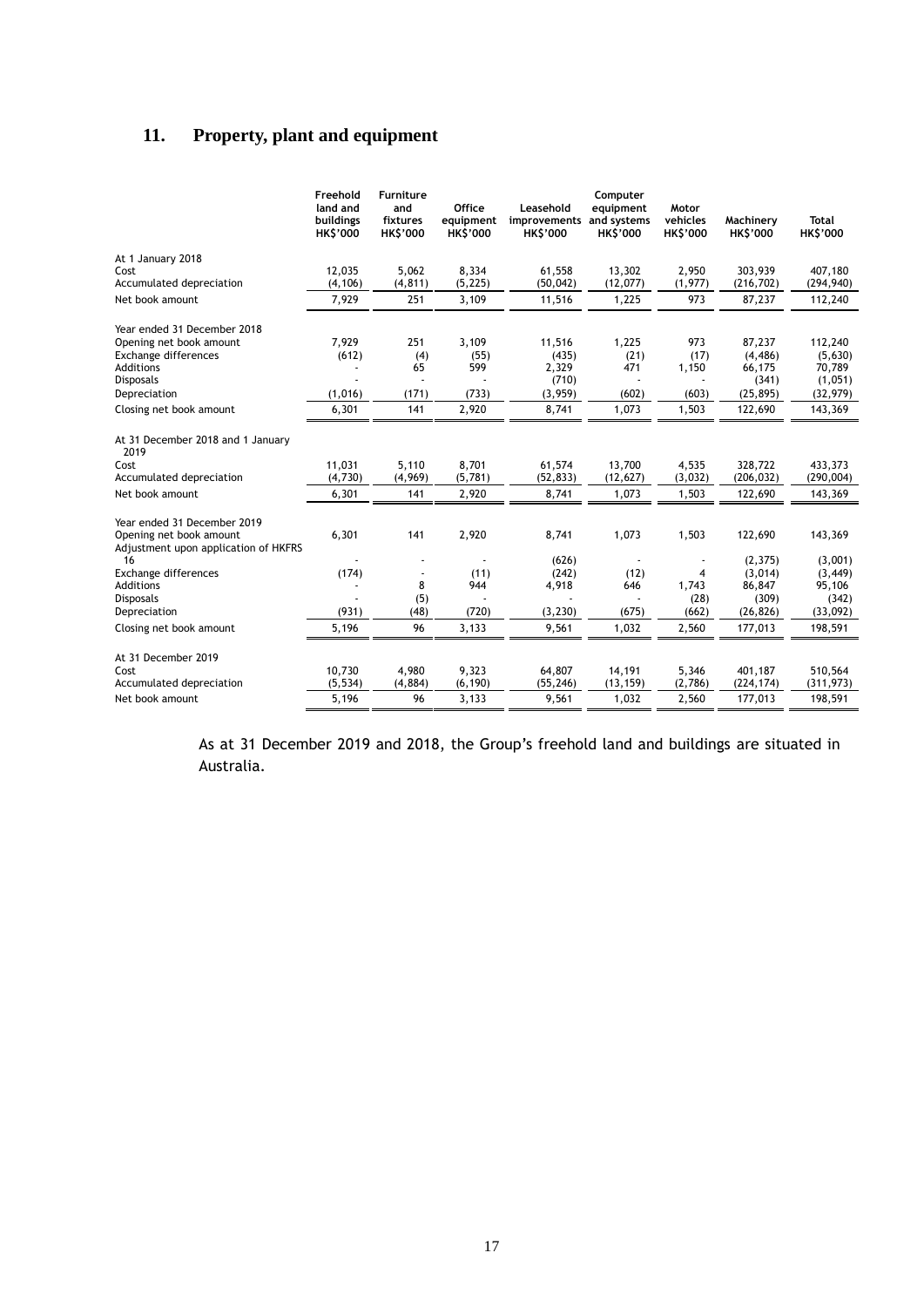# **12. Right-of-use assets**

HKFRS 16 was adopted on 1 January 2019 without restatement of comparative figures.

|                                                            | Leased<br>properties<br><b>HK\$'000</b> | <b>Plant and</b><br>equipment<br><b>HK\$'000</b> | Total<br><b>HK\$'000</b> |
|------------------------------------------------------------|-----------------------------------------|--------------------------------------------------|--------------------------|
| At 1 January 2019<br>Carrying amount                       | 78,192                                  | 3,649                                            | 81,841                   |
| At 31 December 2019<br>Carrying amount                     | 83,255                                  | 2,721                                            | 85,976                   |
| For the year ended 31 December 2019<br>Amortisation charge | 24,135                                  | 1,329                                            | 25,464                   |

# **13. Intangible assets**

|                              | Goodwill<br><b>HK\$'000</b> | <b>Customer</b><br>relationship<br><b>HK\$'000</b> | <b>Total</b><br><b>HK\$'000</b> |
|------------------------------|-----------------------------|----------------------------------------------------|---------------------------------|
| At 1 January 2018            |                             |                                                    |                                 |
| Cost                         | 186,662                     | 9,700                                              | 196,362                         |
| Amortisation and impairment  | (1, 294)                    | (2, 425)                                           | (3,719)                         |
| Net carrying amount          | 185,368                     | 7,275                                              | 192,643                         |
| Year ended 31 December 2018  |                             |                                                    |                                 |
| Opening net carrying amount  | 185,368                     | 7,275                                              | 192,643                         |
| <b>Exchange differences</b>  | (8, 458)                    |                                                    | (8, 458)                        |
| Amortisation during the year |                             | (3, 233)                                           | (3,233)                         |
| Closing net carrying amount  | 176,910                     | 4,042                                              | 180,952                         |
| At 31 December 2018          |                             |                                                    |                                 |
| Cost                         | 178,204                     | 9,700                                              | 187,904                         |
| Amortisation and impairment  | (1, 294)                    | (5,658)                                            | (6,952)                         |
| Net carrying amount          | 176,910                     | 4,042                                              | 180,952                         |
| Year ended 31 December 2019  |                             |                                                    |                                 |
| Opening net carrying amount  | 176,910                     | 4,042                                              | 180,952                         |
| <b>Exchange differences</b>  | (2,538)                     |                                                    | (2,538)                         |
| Amortisation during the year |                             | (3, 233)                                           | (3, 233)                        |
| Closing net carrying amount  | 174,372                     | 809                                                | 175,181                         |
| At 31 December 2019          |                             |                                                    |                                 |
| Cost                         | 175,666                     | 9,700                                              | 185,366                         |
| Amortisation and impairment  | (1, 294)                    | (8, 891)                                           | (10, 185)                       |
| Net carrying amount          | 174,372                     | 809                                                | 175,181                         |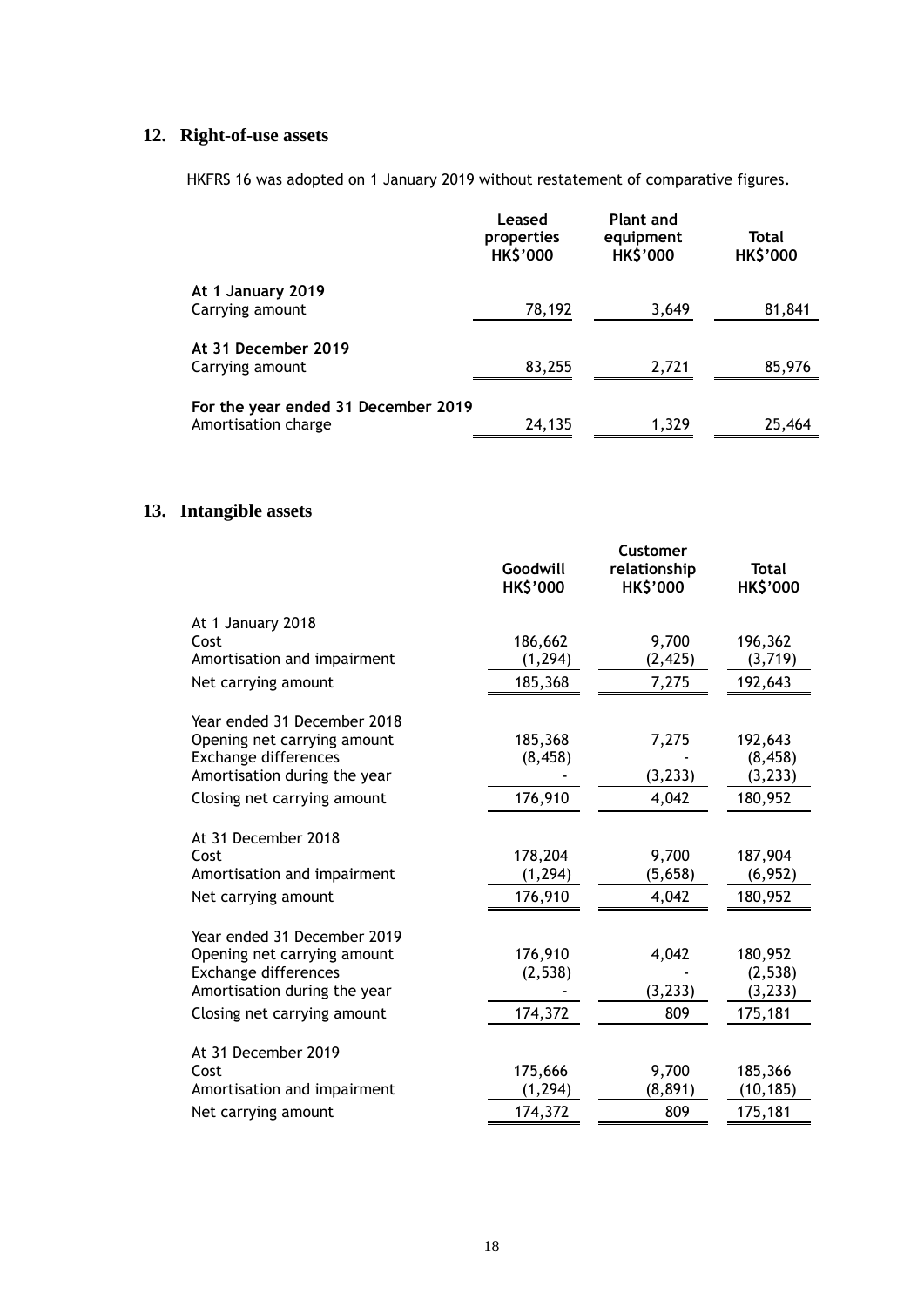#### **14. Interest in associate/loan to associate**

|                                                                                                    | 2019<br><b>HK\$'000</b> | 2018<br><b>HK\$'000</b> |
|----------------------------------------------------------------------------------------------------|-------------------------|-------------------------|
| Interest in associate (non-current assets):<br>Share of net assets other than goodwill<br>Goodwill | 7,310<br>59,905         | 3,397<br>52,771         |
|                                                                                                    | 67,215                  | 56,168                  |
| Loan to associate:                                                                                 |                         |                         |
| Advance to associate<br>Expected credit loss recognised during the year                            | 54,390<br>(1,000)       | 54,600<br>(1,000)       |
|                                                                                                    | 53,390                  | 53,600                  |
| Represented by:                                                                                    |                         |                         |
| Non-current assets                                                                                 |                         | 53,600                  |
| Current assets                                                                                     | 53,390                  |                         |
|                                                                                                    | 53,390                  | 53,600                  |

During the year, the Group further acquired 5.28% equity interests in The Quarto Group, Inc. (the "Associate") with a consideration of HK\$6,881,000. As at 31 December 2019, the Group held 25.41% (2018: 20.13%) equity interests in the Associate and the quoted market price for this investment is HK\$39,810,000 (2018: HK\$30,146,000).

In November 2018, the Group subscribed for the loan note from the Associate with a principal amount of US\$7 million (equivalent to HK\$54.6 million) which carries interest rate of 3.5% per annum. As at 31 December 2019, the loan note was unsecured and repayable on 31 August 2020 and therefore classified as a current asset (2018: a non-current asset).

#### **15. Inventories**

|                                              | 2019<br><b>HK\$'000</b> | 2018<br><b>HK\$'000</b> |
|----------------------------------------------|-------------------------|-------------------------|
| Raw materials                                | 143,733                 | 143,892                 |
| Work-in-progress                             | 35,665                  | 44,296                  |
| Finished goods                               | 4.982                   | 4.142                   |
| Less: Provision for inventories obsolescence | (9,789)                 | (12, 512)               |
|                                              | 174,591                 | 179,818                 |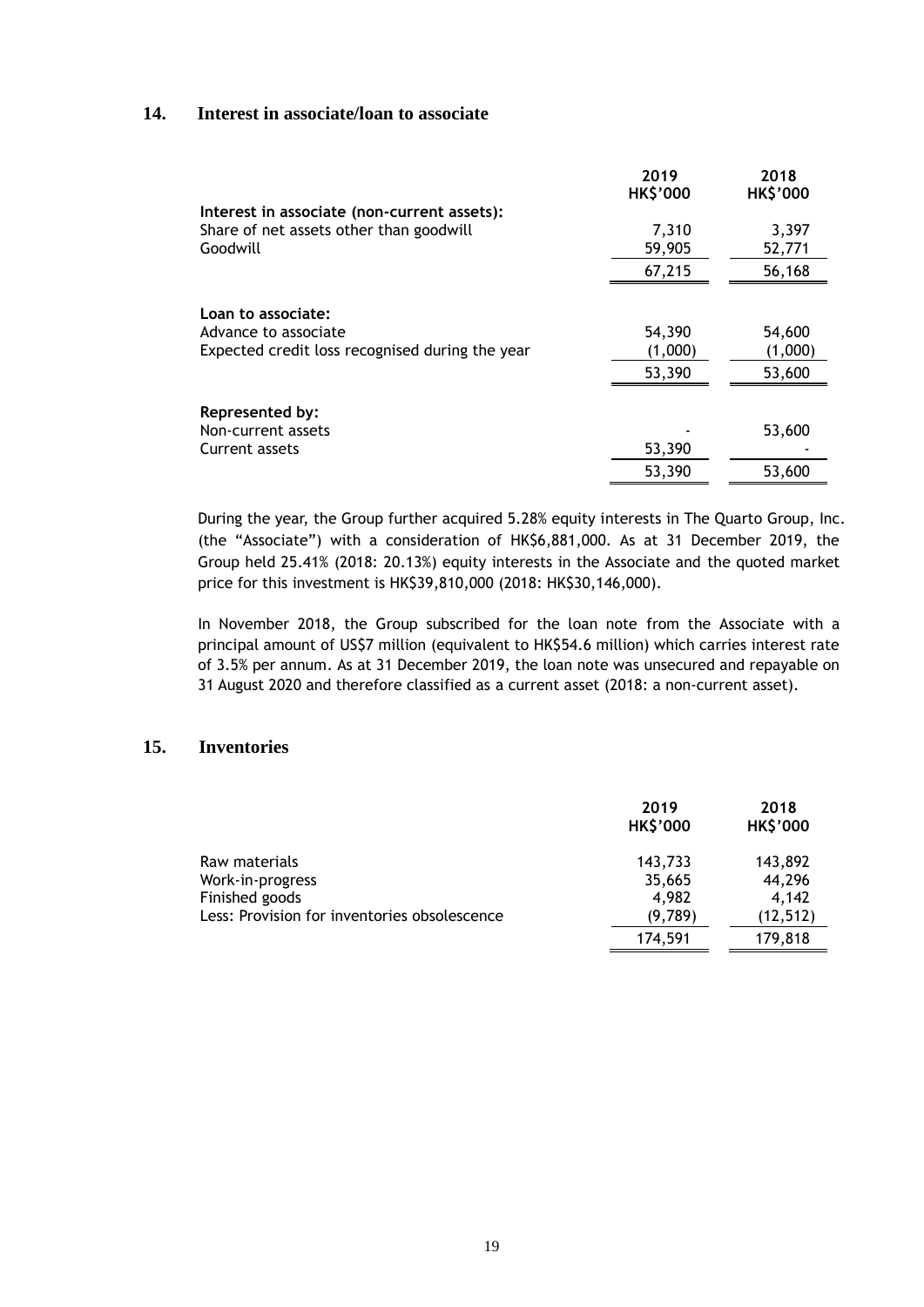#### **16. Trade and other receivables and deposits**

Ageing analysis of trade receivables as at 31 December 2019, based on the invoice date, is as follows:

|                                                     | 2019<br><b>HK\$'000</b> | 2018<br><b>HK\$'000</b> |
|-----------------------------------------------------|-------------------------|-------------------------|
| $0 - 30$ days                                       | 106,468                 | 136,165                 |
| $31 - 60$ days                                      | 84,465                  | 96,002                  |
| $61 - 90$ days                                      | 65.132                  | 73,762                  |
| 91 - 120 days                                       | 55,908                  | 63,344                  |
| 121 - 150 days                                      | 38,906                  | 28,678                  |
| Over 150 days                                       | 77,411                  | 57,345                  |
| Total trade receivables                             | 428,290                 | 455,296                 |
| Less: Provision for impairment of trade receivables | (6,981)                 | (7,638)                 |
| Trade receivables - net                             | 421,309                 | 447,658                 |
| Other receivables and deposits                      | 46,725                  | 86,298                  |
|                                                     | 468,034                 | 533,956                 |

In general, the Group allows a credit period from 30 to 180 days (2018: 30 to 150 days) to its customers.

As at 31 December 2019, trade receivables of HK\$106,388,000 (2018: HK\$47,446,000) were due from the associate and its subsidiaries.

#### **17. Financial assets/(liabilities) at fair value through profit or loss**

These relate to the forward foreign exchange contracts which are considered by management as part of economic hedging arrangements but have not been formally designated as hedges in accordance with HKFRS 9. These foreign exchange contracts were stated at fair value.

#### **18. Trade and other payables**

As at 31 December 2019, ageing analysis of trade payables based on invoice date is as follows:

|                             | 2019<br><b>HK\$'000</b> | 2018<br><b>HK\$'000</b> |
|-----------------------------|-------------------------|-------------------------|
| $0 - 30$ days               | 54,006                  | 64,252                  |
| $31 - 60$ days              | 21,083                  | 27,550                  |
| $61 - 90$ days              | 12,782                  | 18,789                  |
| 91 - 120 days               | 602                     | 1,172                   |
| Over 120 days               | 215                     | 443                     |
|                             | 88,688                  | 112,206                 |
| Other payables and accruals | 108,933                 | 122,292                 |
|                             | 197,621                 | 234,498                 |

Credit terms granted by the suppliers are generally 0 - 90 days (2018: 0 – 90 days).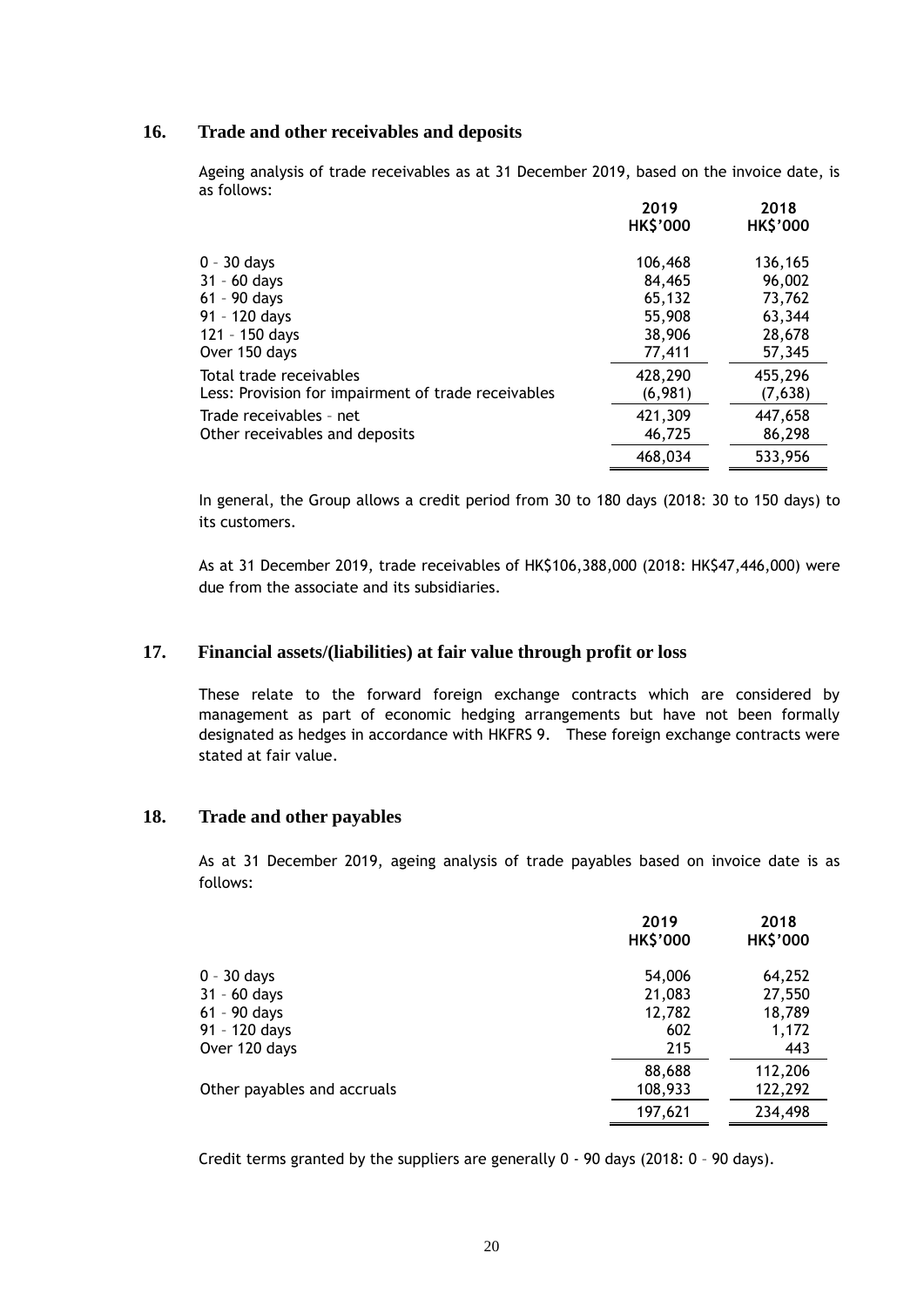# **19. Bank borrowings**

|                                                                                                                          | 2019<br><b>HK\$'000</b> | 2018<br><b>HK\$'000</b> |
|--------------------------------------------------------------------------------------------------------------------------|-------------------------|-------------------------|
| Current portion<br>- Bank loans due for repayment within one year<br>- Bank loans due for repayment after one year which | 106,850                 | 71,265                  |
| contain a repayment on demand clause                                                                                     | 107,925                 | 214,775                 |
| Total bank borrowings                                                                                                    | 214,775                 | 286,040                 |

Assuming that the banks do not exercise the clause for repayment on demand and based on the repayment dates as scheduled in the loan agreements, the Group's bank borrowings are due for repayments, as at each of the reporting dates, as follows:

|                                    | 2019<br><b>HK\$'000</b> | 2018<br><b>HK\$'000</b> |
|------------------------------------|-------------------------|-------------------------|
| Within one year                    | 106,850                 | 71,265                  |
| In the second year                 | 90,200                  | 66,850                  |
| In the third to fifth year         | 17.725                  | 147,925                 |
| Wholly repayable within five years | 214,775                 | 286,040                 |

#### **20. Leases**

|                    | 2019<br><b>HK\$'000</b> |
|--------------------|-------------------------|
| Lease liabilities: |                         |
| Current            | 29,064                  |
| Non-current        | 68,188                  |
|                    | 97,252                  |

Future lease payments are due as follows:

| Minimum<br>lease<br>payments<br><b>HK\$'000</b> | <b>Interest</b><br><b>HK\$'000</b> | <b>Present</b><br>value<br><b>HK\$'000</b> |
|-------------------------------------------------|------------------------------------|--------------------------------------------|
|                                                 |                                    |                                            |
| 33,058                                          | 3,994                              | 29,064                                     |
| 67,868                                          | 6,349                              | 61,519                                     |
| 6,792                                           | 123                                | 6,669                                      |
| 107,718                                         | 10,466                             | 97,252                                     |
|                                                 |                                    |                                            |
| 28,008                                          | 3,924                              | 24,084                                     |
| 72,470                                          | 6,810                              | 65,660                                     |
| 6,230                                           | 585                                | 5,645                                      |
| 106,708                                         | 11,319                             | 95,389                                     |
|                                                 |                                    |                                            |
| 738                                             | 133                                | 605                                        |
| 2,117                                           | 182                                | 1,935                                      |
| 2,855                                           | 315                                | 2,540                                      |
|                                                 |                                    |                                            |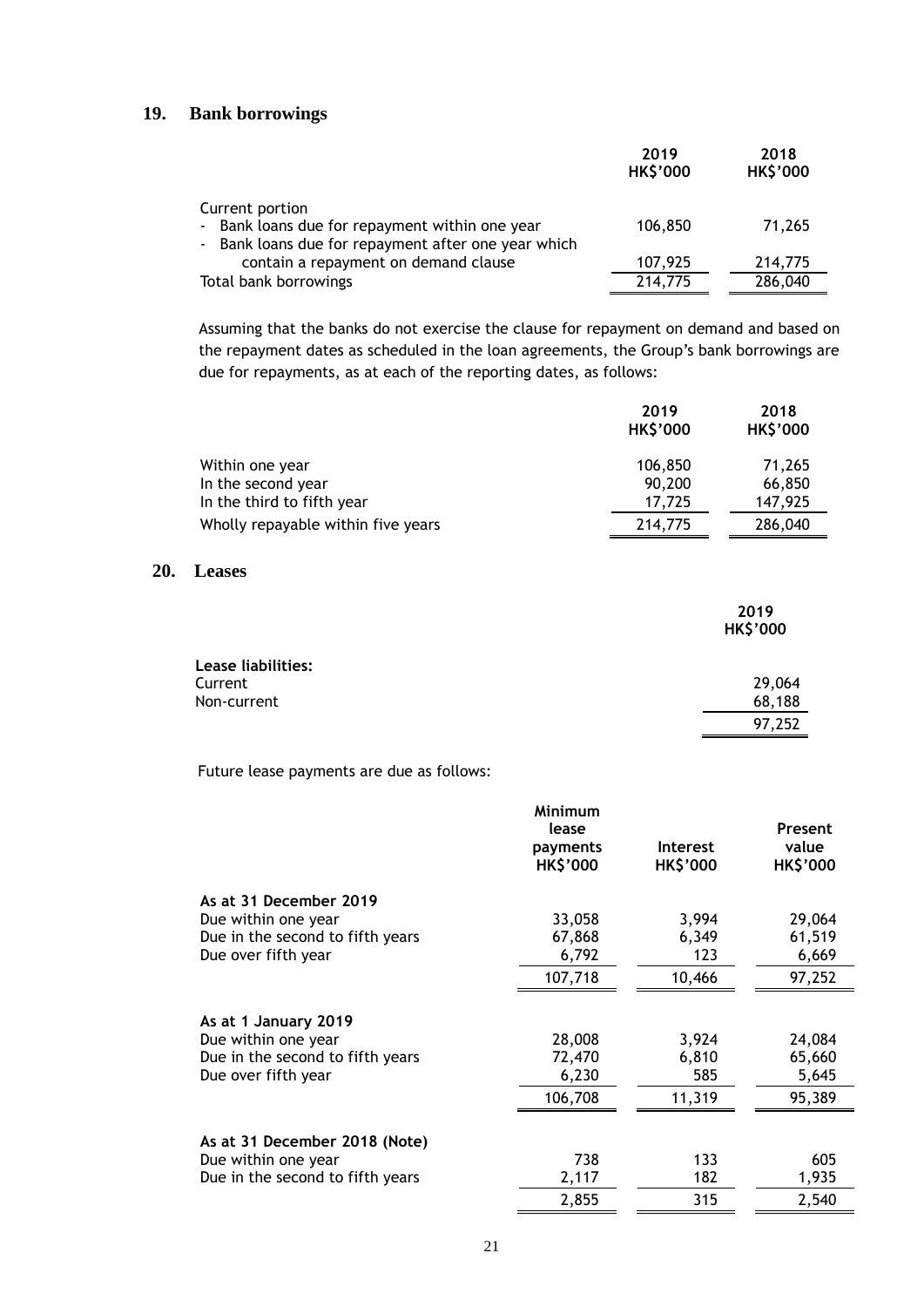#### **20. Leases (Continued)**

Note: The Group has initially applied HKFRS 16 using the cumulative effect approach and adjusted the opening balances at 1 January 2019 to recognise lease liabilities relating to leases which were previously classified as operating leases under HKAS 17. These liabilities have been aggregated with the brought forward balances relating to leases previously classified as finance leases. Comparative information as at 31 December 2018 has not been restated and relates solely to leases previously classified as finance leases.

### **21. Non-controlling interests**

Acquisition of non-controlling interests of Left Field Printing Group Limited ("Left Field")

During the year, the Group acquired 5.92% additional interests of Left Field with the consideration of HK\$22,200,000. As a result, the equity interests in Left Field held by the Group was increased from 62.05% to 67.97%. The difference between the proportionate share of the carrying amount of net assets and the consideration paid for the additional interests have been debited to other reserve.

The transactions had been accounted for as equity transactions with the non-controlling interests as follows: **2019**

|                                                                                         | 2019<br><b>HK\$'000</b> |
|-----------------------------------------------------------------------------------------|-------------------------|
| Consideration paid for additional ownership interest                                    | 22,200                  |
| Net assets attributable to additional ownership interest                                | (16, 201)               |
| Decrease in equity attributable to owners of the<br>Company (included in other reserve) | 5.999                   |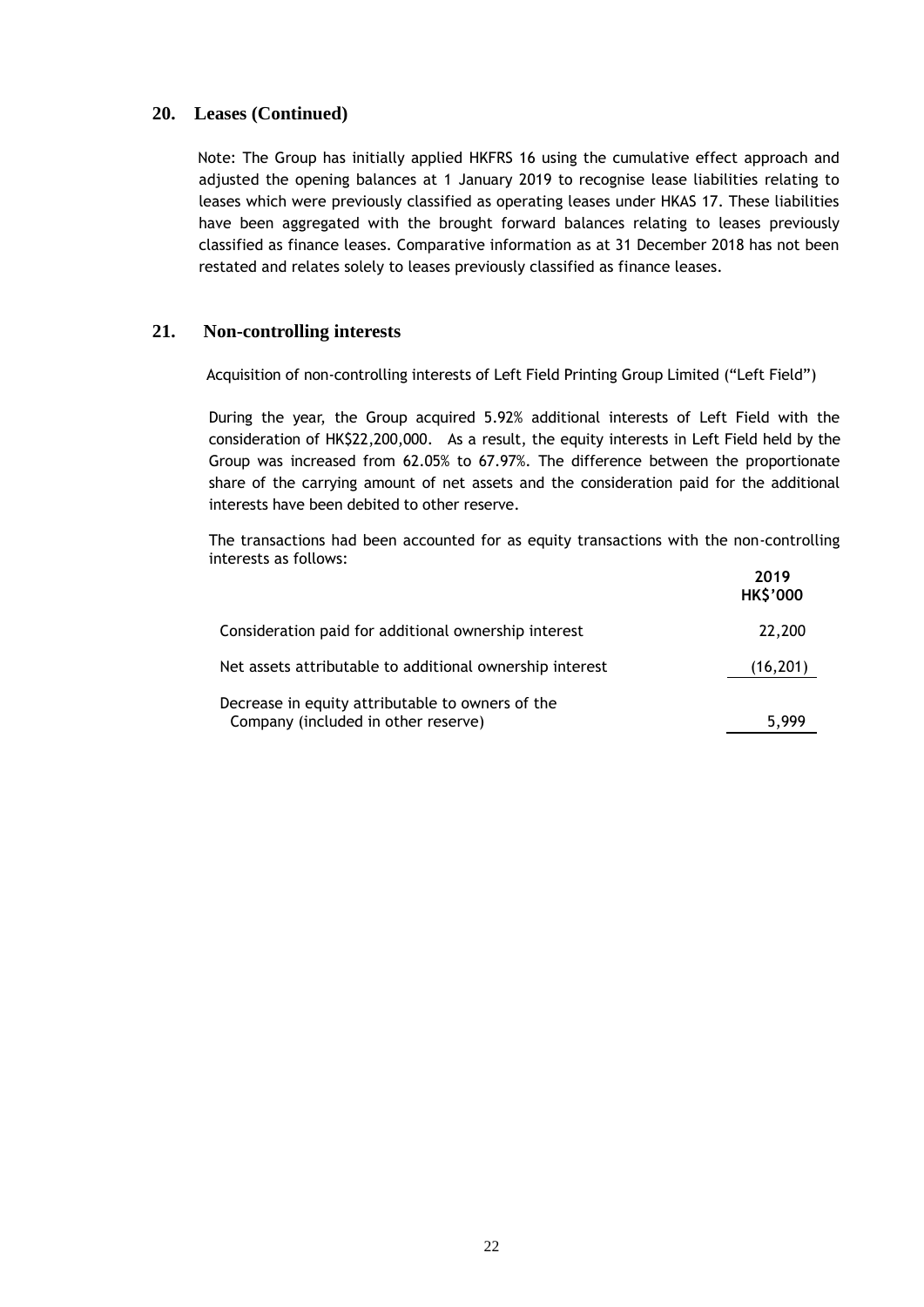# **CHAIRMAN'S STATEMENT**

We foresaw 5 years ago the decline of China's print manufacturing sector due to the tightening of the labour law, diminishing low-cost labour pool, and increasing content regulation in China. The ongoing China-US trade war and the recent coronavirus outbreak have fast-tracked the supply chain diversification away from China and our ability to adapt to this irreversible trend is of strategic importance for the Group.

The recent acquisition of Papercraft Sdn. Bhd., a Johor based printing plant in Malaysia, has underscored the long-term diversification strategy of the Group. Our manufacturing footprint in China, Singapore, Malaysia and Australia allows us to provide comprehensive service to our global customers, enabling them to launch book titles simultaneously in different parts of the world.

Our management continuously review the sustainability of our business model. We anticipate the book printing business will become more competitive as China's cost advantage is being eroded. The investment in The Quarto Group and participation in its management is in line with the Group's business diversification strategy.

The trading environment in 2020 is expected to be difficult. Even though the world's economic expansion has been the longest in modern day history, economists are forecasting that it is due for a correction and the coronavirus outbreak could push many countries into a recession. We are taking measures to review our operations and to eliminate unnecessary overhead expenses. With the Group's strong balance sheet and underlying strength, we are well positioned to seize the opportunity presented to us by the upcoming shake up of the book printing industry.

In closing, I would like to thank our employees for their dedication and contribution in transforming the Group into a leading global printing and publishing company in the world. I'd also like to thank our shareholders for supporting us in our transformation journey.

Yeung Ka Sing *Chairman* Hong Kong, 13 March 2020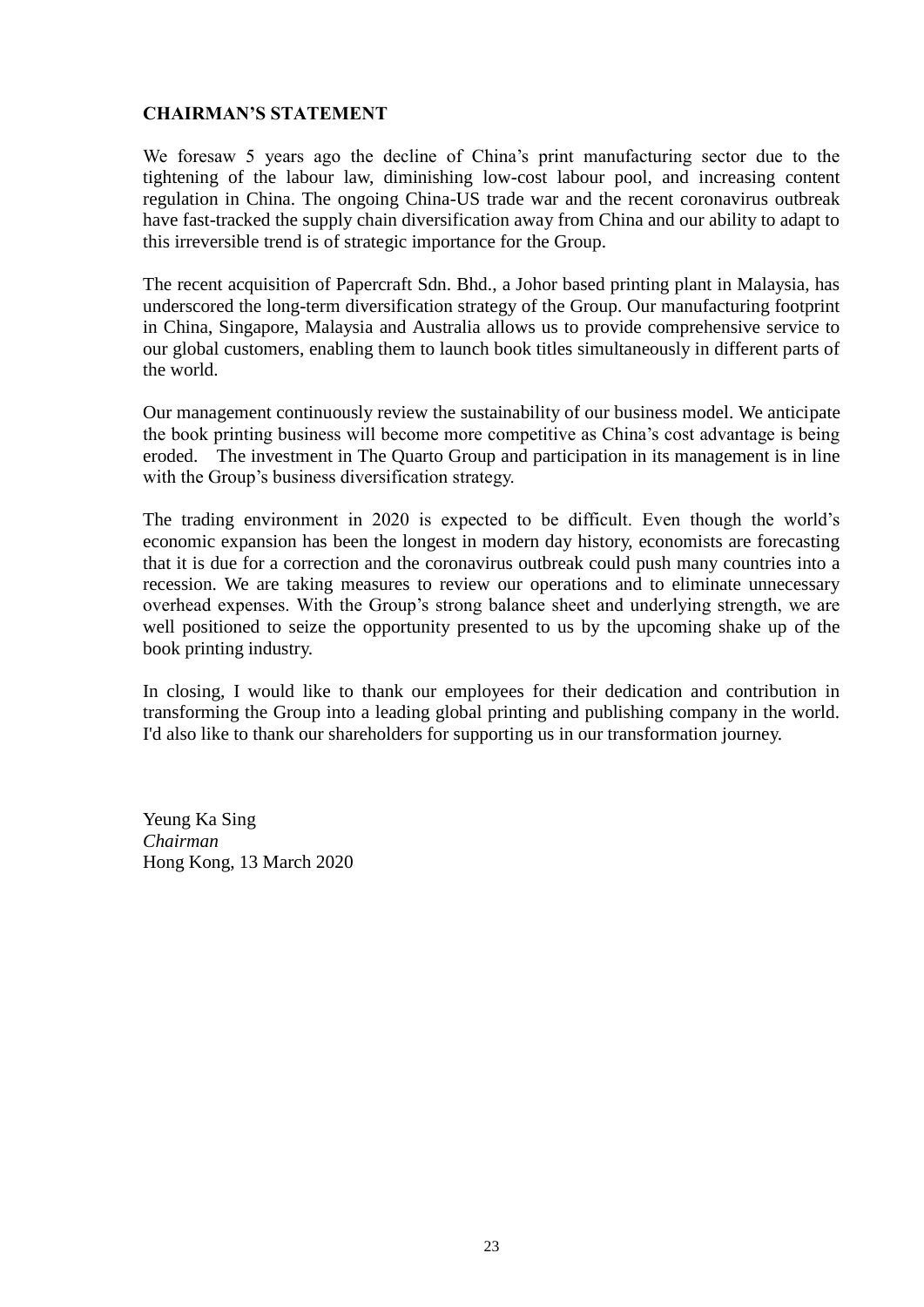# **MANAGEMENT DISCUSSION AND ANALYSIS**

### **BUSINESS REVIEW**

In 2019, the Group recorded a year-on-year decline of 3.5% in sales turnover to HK\$1,607.0 million. Group net profit after tax came in lower at HK\$153.8 million, or 16.5% due to higher finance and taxation costs.

The US imposed tariff on books printed in China in September last year. Even though the tariff was subsequently reduced to 7.5%, it has kickstarted the trend for publishing houses to diversify their print production away from China. We expect the China-US trade war will be here to stay and the tariffs will not be scrapped in the foreseeable future. This will have a negative impact on our China based printing operations.

The recent coronavirus outbreak is causing supply chain disruptions and fulfilment delays in China. While the short-term impact of coronavirus is manageable due to the seasonality of the printing and publishing business, the outbreak has certainly accelerated the trend of decoupling from Chinese suppliers as businesses all over the world rethink their supply chain strategy.

Furthermore, the long-term trend of rising labour costs in China continues to erode China's cost advantage. All these considerations have rightly justified our purchase of COS, a Singapore based printer, as part of the overall acquisition of OPUS group five years ago. It is becoming a strategic business in our portfolio, as being the only China based printer with a significant overseas printing operation gives us a unique competitive advantage in the marketplace.

On 25 February 2020, the Group completed the purchase of Papercraft Sdn. Bhd. ("Papercraft"), a Johor based Malaysian printing plant. The combined COS and Papercraft operation enables the Group to be in a unique position among major book printers in China to have a significant print manufacturing presence in South East Asia.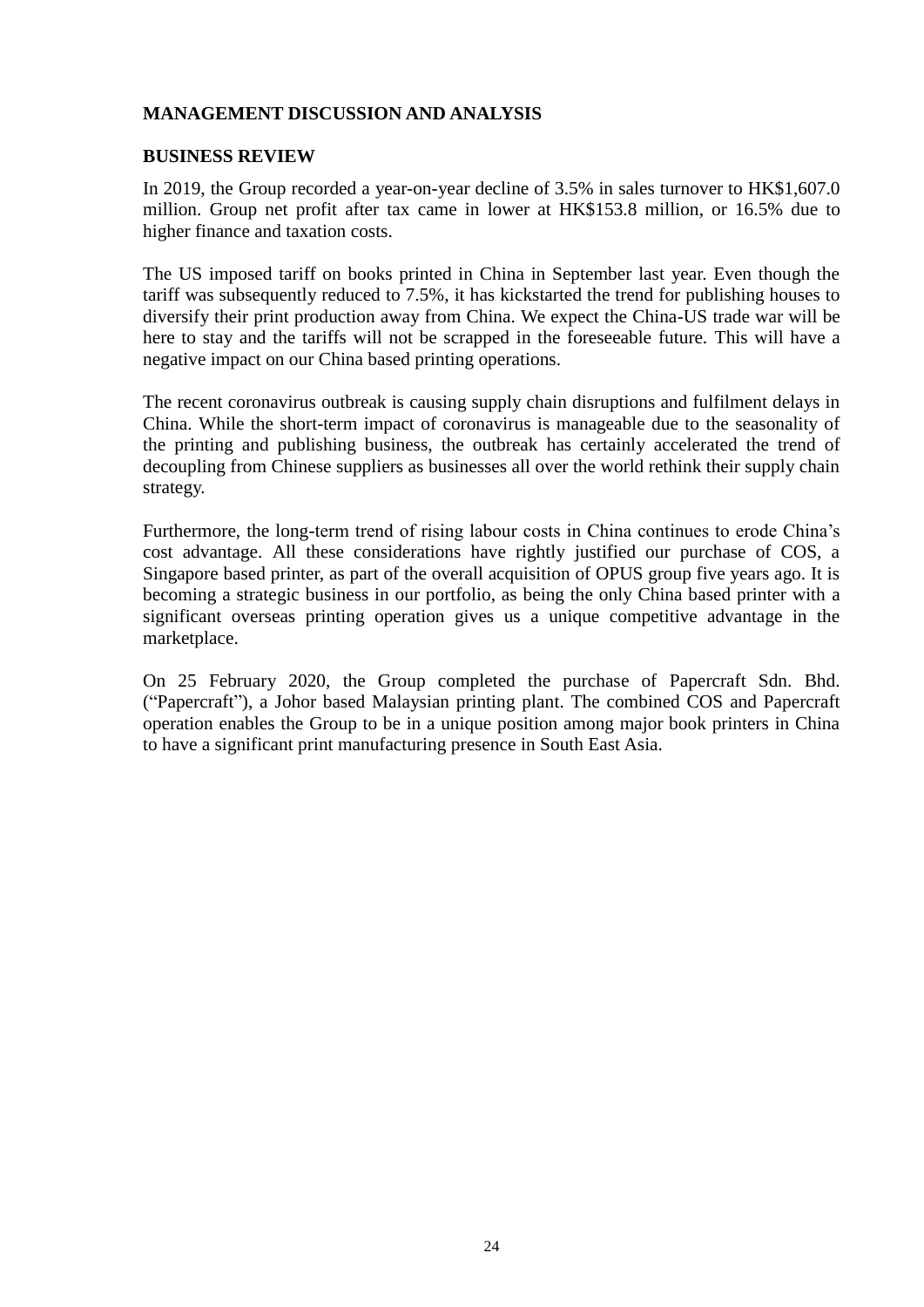# **A. PRINT MANUFACTURING**

# **1010 Printing, international sales operations:**

The completion of a major project delivering over 30 million print copies in the first half of the year contributed to a 9% increase in sales turnover. There was a slight dip in margin as pricing pressure continued. But we are encouraged by the overall result as business remained steady and profit after tax increased.

The facilities upgrade we undertook in the past two years has made our China plant one of the most efficient book printing operations in the region. The Yuanzhou plant will transform into a regional hub that provides supply chain orchestration expertise to our Left Field and COS operations.

# **Left Field Printing Group, Australia:**

Left Field Printing provided a satisfactory result. Revenue declined by 11% due to the depreciation of Australian Dollars and a challenging external environment. Several initiatives were untaken to realize optimal production efficiency, with McPherson's Printing Pty. Ltd. delivered considerable cost savings.

### **COS, Singapore:**

2019 is a year of transition for COS from a local print house to a regional printing operation. Sales turnover of COS increased by 22% as it took on more inter-company orders. However, profit margin was depressed as its capacity could not meet the demand shifted from China and significant number of print jobs had to be outsourced to meet customers' demand on on-time delivery.

We are positive about the potential of Papercraft, which was acquired in February 2020 to expand our print capacity in South-East Asia. Mirroring the northward shift of Hong Kong's printers into China's Guangdong province 30 years ago, our Singaporean operation will be transformed into a major expertise hub, providing support and capabilities to our new plant in Malaysia.

# **B.PRINT SERVICES MANAGEMENT**

### **APOL Group:**

2019 was a challenging year for APOL after a hugely successful 2018. Turnover declined by 16% as orders from US customers were delayed due to the uncertainty of tariffs on Chinese imports, and orders from South American customers have declined due to the weak local currencies. Furthermore, it also faced strong competition from printers who are keen to capitalize on that uncertainty to grow their market shares.

### **Regent:**

It was an outstanding year for Regent where sales turnover increased by 12% to reach a 10-year record high. This is a great achievement given that most of its products such as stationaries, journals and notebooks were sold in the US market and they were subject to tariffs of 25%.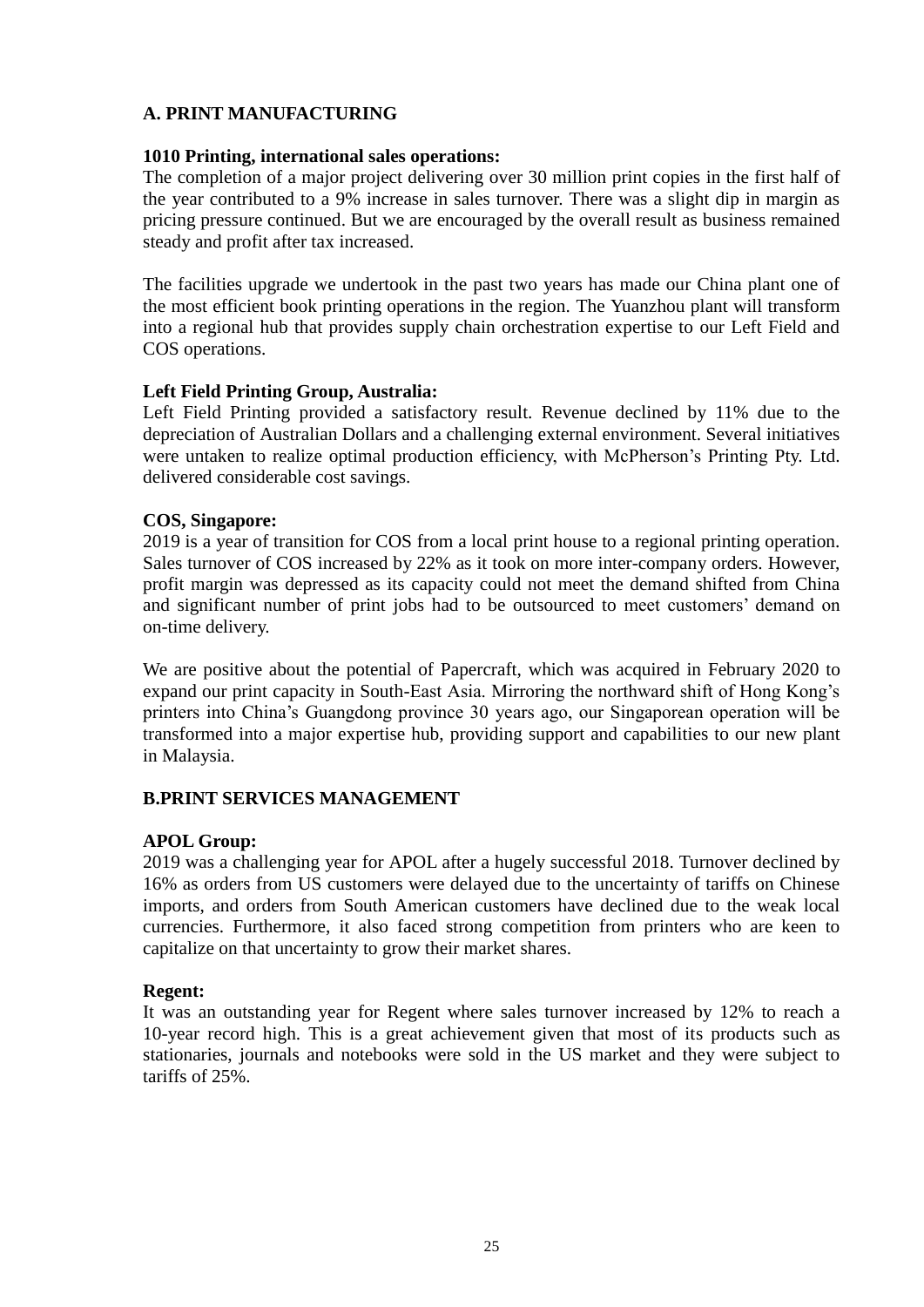# **C.PUBLISHING**

# **The Quarto Group**

The results of Quarto's turnaround have been encouraging as it has returned to profit for the first time since 2016. Its financial stability is now further secured with the completion of a one-for-one open offer in February 2020. The money raised by the open offer was used to pay down the net bank debt to a healthier level, which will reduce its interest and other banking related expenses.

Quarto's publishing program remained strong with the Little People, Big Dreams children's series and Beautiful Boards leading the best-selling new titles list. Our existing backlist titles continued to provide significant contribution to the top line during our business turnaround. And we have strengthened our leadership team to spearhead our development of quality publishing programs.

# **PROSPECT**

We are transforming from a China based printer to a multinational group comprising printing, print management and publishing.

Looking ahead, we expect more publishing houses will shift their print production away from China. In the next 3 years, the major focus for our printing business is to ramp up the capacity of our plant in Malaysia to add 50% of that of our flagship plant in China. This will not be easy as there are supply chain and logistical challenges in Malaysia, but we are confident that the operation at the new plant will reach critical mass to become financially sustainable.

The print management business at APOL and Regent has been the cornerstone of our asset-light policy. We are leveraging that know-how in supply chain orchestration and applying it in Quarto with some successes. We will be investing in more technological tools and systems at Quarto to extend our supply chain orchestration capability.

On the publishing front, we have made significant inroads into returning Quarto to financial health, improving the print management capability, and establishing electronic systems to access business data. However, a lot more work is required to transform Quarto. As a printer, we are mindful that we do not possess the publishing business DNA, and we are making this transformation with a degree of adaptability. We are confident that, with Quarto's strength in global sales coverage, print production efficiency and laser-focus publishing program, we will be in a leadership position in not so distant future.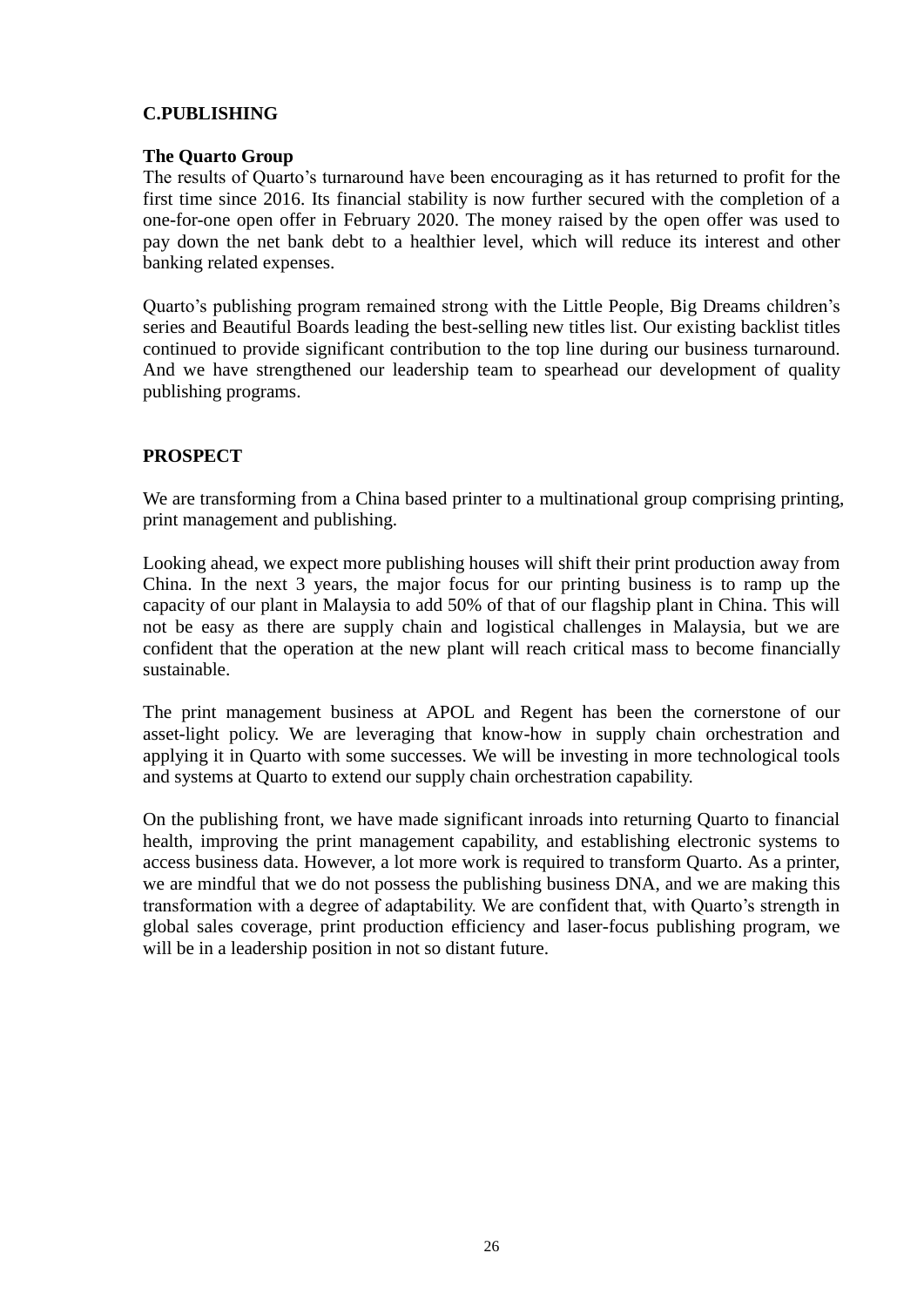# **FINANCIAL REVIEW**

Revenue for the year ended 31 December 2019 was approximately HK\$1,607.0 million and represented a decrease of 3.5% from the previous corresponding year (2018: HK\$1,665.4 million). The decrease was mainly driven by the decrease in sales in Asia Pacific Offset in the US and South American regions; and a decline in printing spending from government agencies from Left Field in Australia. The decrease was mitigated by the completion of an over 30 million print copies project in the 1010 division in the first half of the year.

Gross profit margin dropped slightly from 28.4% to 28.0%. A lower gross profit margin in 2019 was the results of increased outsource cost and increased depreciation charge from new machineries acquired.

Other income decreased from approximately HK\$87.3 million in 2018 to approximately HK\$48.8 million in 2019. The decrease was mainly due to 1) one off gain on release of exchange reserve upon deregistration of subsidiary in New Zealand of approximately HK\$28.3 million in 2018; 2) reversal/write back of provisions for leasehold dilapidations of HK\$7.3 million in 2018; 3) decrease in write back of accruals and other payables of HK\$5.8 million; 4) decrease in bad debt recovered of HK\$5.5 million; and offset by the increase in exchange gain.

Selling and distribution expenses decreased from approximately HK\$211.5 million in 2018 to approximately HK\$195.0 million in 2019. The decrease was due to lower freight cost and agency commission cost attributed to the decrease in related sales.

Administrative expenses decreased from approximately HK\$108.2 million in 2018 to HK\$99.0 million in 2019. The decrease was mainly due to higher legal and professional fees in 2018 in relation to certain corporate projects carried out last year; and the decrease in exchange loss recognised in the year.

Other expenses for the year represented provision for impairment on trade and loan receivables. Amount substantially decreased from approximately HK\$33.7 million in 2018 to approximately HK\$0.2 million in 2019 was due to the inclusion of HK\$27.5 million listing expenses incurred on the delisting of our subsidiary, OPUS Group Limited from Australian Securities Exchange and the listing of Left Field Printing Group Limited in the Main Board of the Stock Exchange of Hong Kong after reorganization; and the decrease in impairment of receivables driven by lower outstanding trade receivables and the related credit risk.

Share of profit of associate represented share of result in The Quarto Group, Inc.. The profit share decreased from HK\$11.3 million to HK\$5.1 million for the year ended 31 December 2019.

Income tax expenses for the year increased to approximately HK\$38.7 million for 2019 from approximately HK\$30.0 million in 2018. The lower income tax in 2018 was due to the non-taxable gain arose from the release of exchange reserve on deregistration of subsidiary in New Zealand as mentioned above.

Profit for the year attributable to owners of the Company amounted to approximately HK\$138.8 million (2018: HK\$169.4 million), a decrease of 18% compared with last year.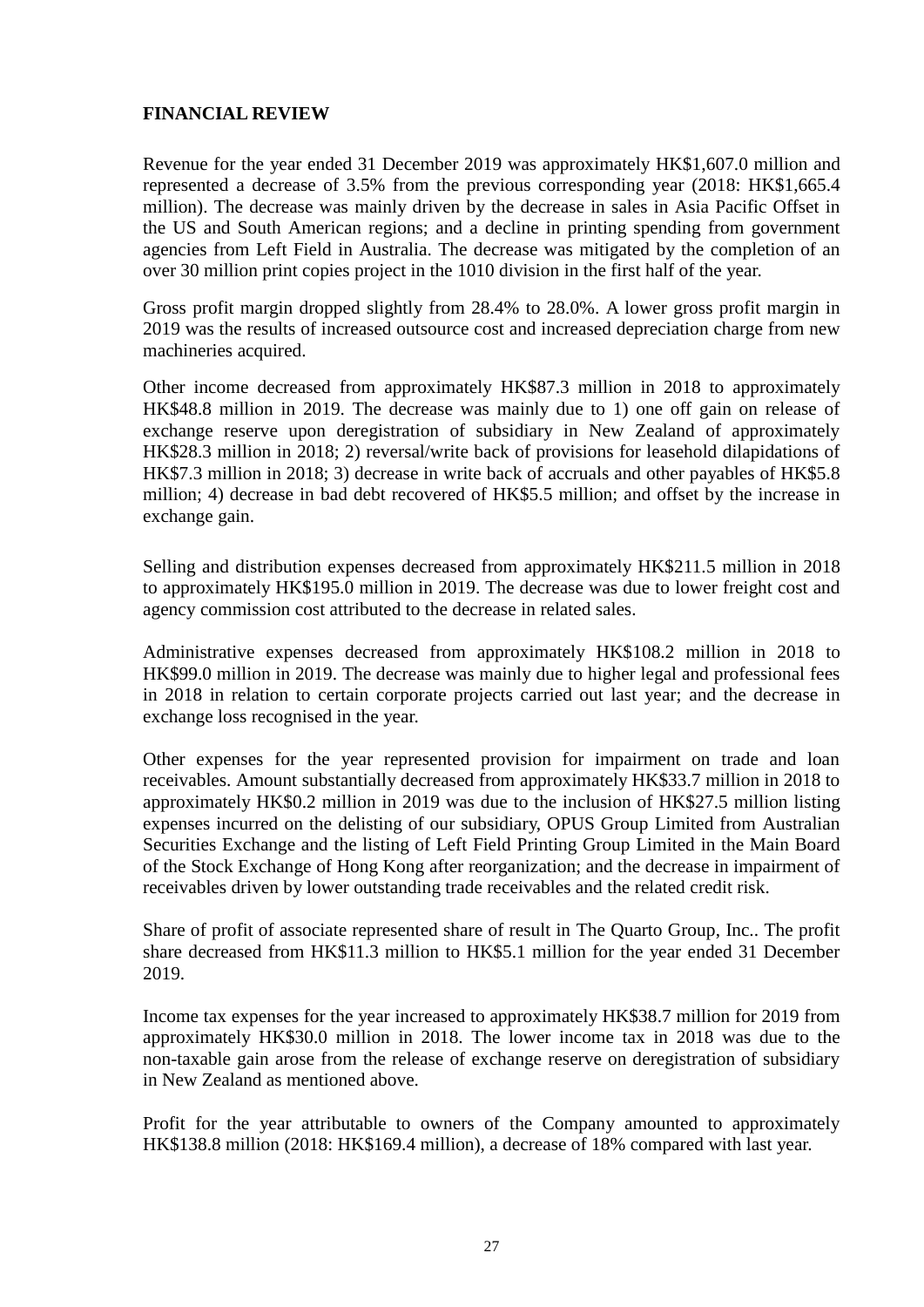# **LIQUIDITY AND FINANCIAL RESOURCES**

As at 31 December 2019, the Group had net current assets of approximately HK\$713.7 million (31 December 2018: HK\$677.3 million) of which the cash and bank balances were approximately HK\$495.7 million (31 December 2018: HK\$508.3 million). The Group's current ratio was approximately 2.5 (31 December 2018: 2.2).

Total bank borrowings and lease liabilities for the Group amounted to HK\$312.0 million (31 December 2018: HK\$288.6 million and 1 January 2019: HK\$381.4 million). Bank borrowings were denominated in Hong Kong dollars at floating rates repayable within five years. The Group's gearing ratio as at 31 December 2019 was 26.5% (31 December 2018: 24.8% and 1 January 2019: 32.8%), which is calculated on the basis of the Group's total interest-bearing debts (comprising bank borrowings and lease liabilities) over the total equity interest.

The Group adopts centralized financing and treasury policies in order to ensure the Group funding is utilized efficiently. The Group also regularly monitors its liquidity requirements, its compliance with lending covenants and its relationship with bankers to ensure that it maintains sufficient reserves of cash and adequate committed lines of funding from major financial institutions to meet its liquidity requirements in the short and long term.

# **FOREIGN CURRENCY MANAGEMENT**

The Group's sales were denominated in a mixture of currencies, primarily US dollars, Australian dollars, Euros and Pound Sterling. In addition, the Group's costs and expenses are mainly denominated in US dollars, Australian dollars, Hong Kong dollars and Renminbi. From time to time the Group enters into foreign currency exchange contracts to hedge its currency risk.

### **CAPITAL EXPENDITURE**

During the year, the Group had acquired property, plant and equipment at approximately HK\$95.1 million. The purchase is mainly financed by internal resources. The carrying amount of right-of-use assets as at 31 December 2019 was approximately HK\$86.0 million.

### **PLEDGED DEPOSIT**

As at 31 December 2019, the Group had pledged deposit of approximately HK\$5.7 million (31 December 2018: 5.8 million). The pledged deposit is pledged as a security for the Group's banking facilities.

### **CONTINGENT LIABILITIES**

As at 31 December 2019, the Group had no material contingent liabilities.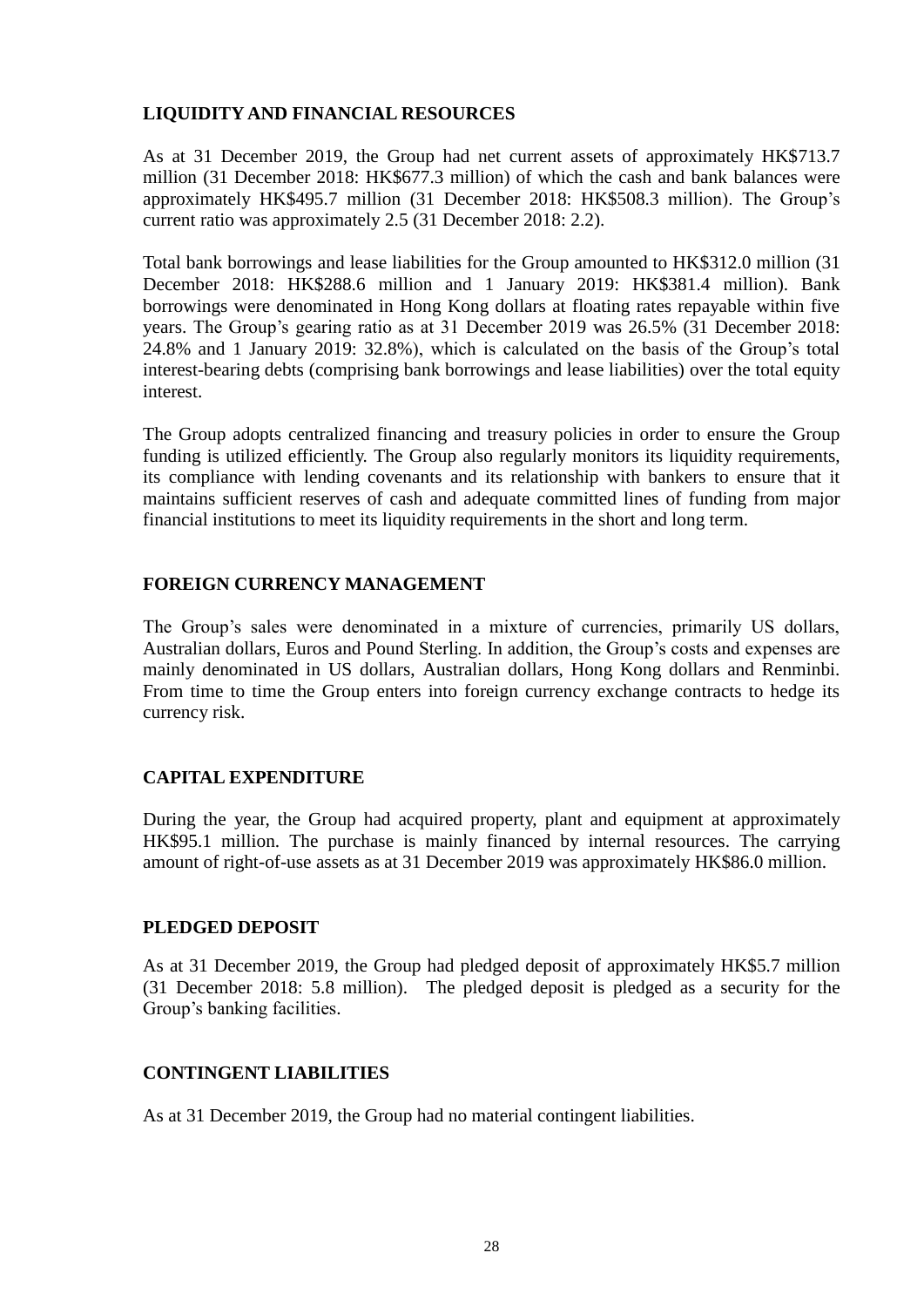# **EMPLOYEES AND EMOLUMENT POLICY**

As at 31 December 2019, the Group had around 1,271 full-time employees (2018: 1,224). The pay scale of the Group's employees is maintained at a competitive level and employees are rewarded on a performance-related basis within the general framework of the Group's salary and bonus system. Other employees benefits include provident fund, insurance and medical cover.

# **FINAL DIVIDEND, DISTRIBUTION IN SPECIE AND CLOSURE OF REGISTER OF MEMBERS**

The Board has resolved to recommend the payment of a final dividend of HK\$0.04 (the "Final Dividend") for the year ended 31 December 2019 (2018: final dividend of HK\$0.07) to holders of ordinary shares whose names appear on the register of holders of ordinary shares of the Company as at the close of business on 15 May 2020.

In addition to the Final Dividend, the Board has proposed to distribute 48,125,000 shares in Left Field Printing Group Limited ("Left Field Shares") indirectly held by the Company through Bookbuilders BVI Limited to the shareholders of the Company as a special dividend in the form of a distribution in specie ("Distribution in Specie"). To this end, Bookbuilders BVI Limited has proposed the distribution of 48,125,000 Left Field Shares in specie to 1010 Group Limited and 1010 Group Limited has proposed the distribution of 48,125,000 Left Field Shares to be received from Bookbuilders BVI Limited in specie to the Company on 15 May 2020. The Board has also proposed to distribute such number of Left Field Shares that the Company is to be entitled to receive from 1010 Group Limited to the qualifying shareholders whose names appear on the register of members of the Company on 15 May 2020 on the basis of 1 Left Field Share for every 16 Shares held by a qualifying shareholder.

The register of members will be closed on 15 May 2020 and no transfer of shares will be registered on such day. To qualify for the Final Dividend and the Distribution in Specie, all transfer documents accompanied by the relevant share certificates must be lodged with the Company's branch share registrars in Hong Kong, Computershare Hong Kong Investor Services Limited, whose share registration public offices are located at Shops 1712-1716, 17th Floor, Hopewell Centre, 183 Queen's Road East, Wanchai, Hong Kong for registration not later than 4:30 p.m. on 14 May 2020. Subject to the passing of the relevant resolution of the forthcoming annual general meeting, the Final Dividend and share certificates of Left Field Printing Group Limited is expected to be paid and dispatched on 3 June 2020.

# **PURCHASE, SALE OR REDEMPTION OF SHARES**

During the year ended 31 December 2019, neither the Company nor any of its subsidiaries has purchased, sold or redeemed any of the Company's listed securities.

### **CODE ON CORPORATE GOVERNANCE PRACTICES**

In the opinion of the Board, the Company has complied with the Corporate Governance Code and Corporate Governance Report contained in Appendix 14 of the Rules Governing the Listing of Securities on the Hong Kong Stock Exchange (the "Listing Rules") during the year.